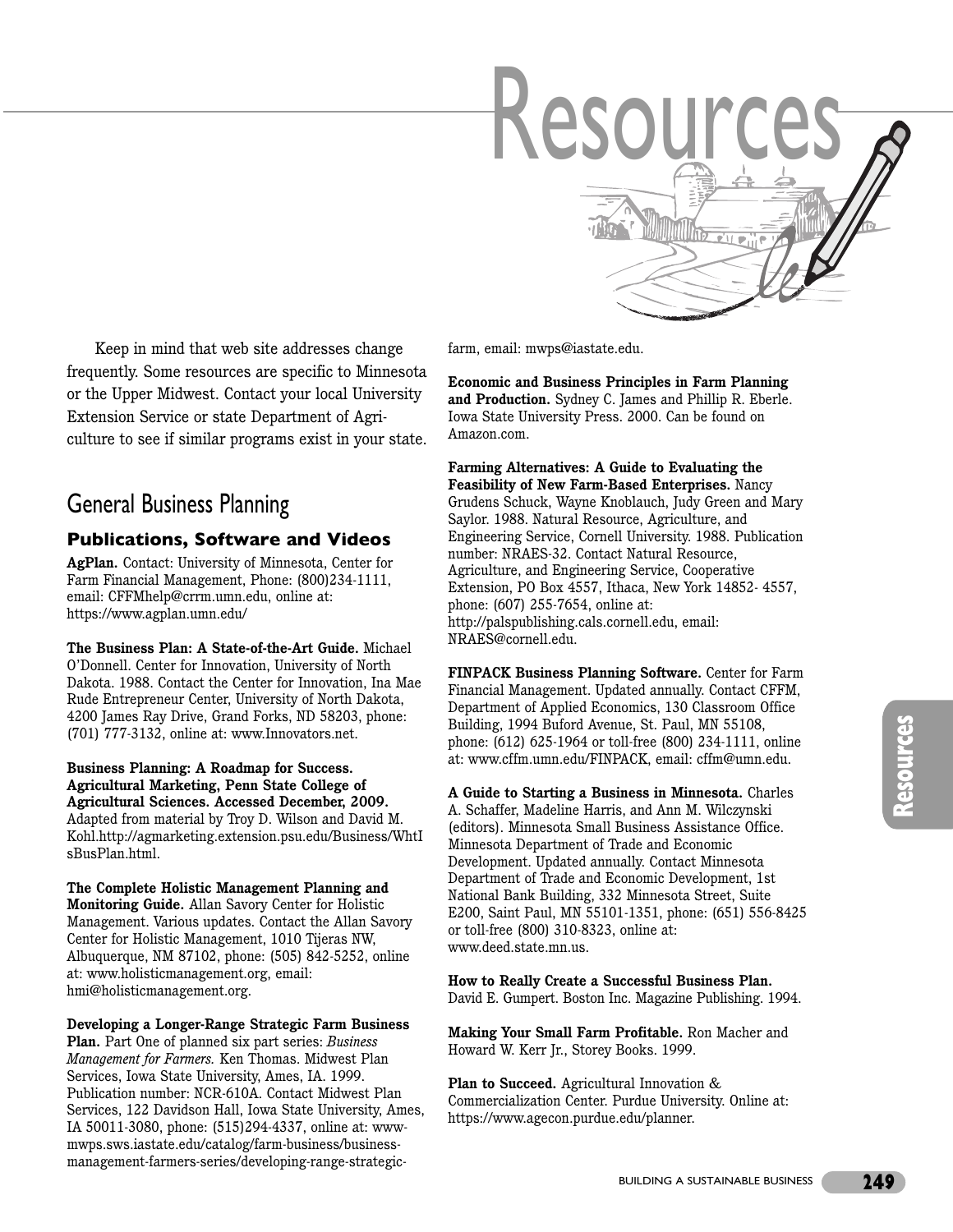#### **Strategic Farm/Ranch Planning and Marketing.**

Sustainable Agriculture Research and Education (SARE) National Continuing Education Program. 2009. Online at: www.sare.org/course-2.

**Succession Planner.** Linda Kirk Fox. University of Idaho Cooperative Extension System. 1997. Publication number: CIS 1058. Contact: email: extension@uidaho.edu, online at: www.uidaho.edu/extension.

#### **Agencies, Organizations and Networks**

**Agricultural Utilization Research Institute (AURI).** Grants available to fund business plan development, product development, and market research. Assists with the development of business and marketing plans. Contact: phone: (507) 835-8990, online at: www.auri.org.

#### **Minnesota Dairy Business Planning Grant Program.**

Grants available to partially cover costs associated with the development of business planning for dairy producers. Contact the Minnesota Department of Agriculture, 625 N. Robert St. St. Paul, MN 55155, phone: (651) 201-6646, online at: www.mda.state.mn.us.

#### **Minnesota Small Business Development Centers.**

Provides business owners with financial and technical assistance as well as information about licenses, permits and targeting market segments. Contact Minnesota Small Business Development Centers, 1st National Bank Building, 332 Minnesota Street, Suite E200, Saint Paul, MN 55101-1351, phone: (651) 259-7114 or toll-free: (888) 438-5627, online at: www.deed.state.mn.us.

**NxLEVEL Courses.** Provides training curriculums for starting and existing businesses. Topics covered include micro-businesses, alternative agriculture, e-business, and doing business abroad or in the U.S. For more information visit www.nxlevel.org or call (800) 873-9378.

## Planning Task One: **Identify Values**

#### **Publications**

**Upper Midwest Organic Resource Directory.** Available from Midwest Organic and Sustainable Education Services (MOSES), P.O. Box 339, Spring Valley, WI, 54767, phone: (715) 778-5775, online at: www.mosesorganic.org, email: info@mosesorganic.org.

# Planning Task Two: History, Current Situation

#### **Publications, Software, Videos and Websites**

**Developing a Balance Sheet.** Ross O. Love, Harry G.

Haefner, and Damona G. Doye. Oklahoma Cooperative Extension Service. 1998. Publication number: F-752. Contact Oklahoma Cooperative Extension Service, 136 Agriculture Hall, Oklahoma State University, Stillwater, OK 74078, phone: (405) 744-5398, online at: www.oces.okstate.edu.

**Developing an Income Statement.** Lori J. Shipman and Damona G. Doye. Oklahoma Cooperative Extension Service. 1998. Publication number: F-753. Contact Oklahoma Cooperative Extension Service, 139 Agriculture Hall, Oklahoma State University, Stillwater, OK 74078, phone: (405) 744-5385, online at: www.oces.okstate.edu.

**Evaluating Financial Performance and Position.** Harry P. Mapp and Ross O. Love. Oklahoma Cooperative Extension Service. 1998. Publication number: F-790. Contact Oklahoma Cooperative Extension Service, 139 Agriculture Hall, Oklahoma State University, Stillwater, OK 74078, phone: (405) 744-5385, online at: www.oces.okstate.edu.

**FINPACK Software.** Center for Farm Financial Management. Updated annually. Contact CFFM, 130 Classroom Office Building, 1994 Buford Avenue, St. Paul, MN 55108, phone: (612) 625-1964 or toll-free (800) 234- 1111, online at: www.cffm.umn.edu, email: cffm@umn.edu.

**The Monitoring Tool Box.** Julia Ahlers Ness (editor). Land Stewardship Project and the Minnesota Institute for Sustainable Agriculture. 1998. Contact the Land Stewardship Project, 821 East 35th Street, Suite 200, Minneapolis, MN 55407, phone: (612) 722-6377, online at: www.landstewardshipproject.org.

#### **Agencies, Organizations and Networks**

**Center for Farm Financial Management.** Develops educational software and training programs for farmers, agricultural lenders, and educators that apply the principles and concepts of farm planning, financing, and analysis in a practical manner. Contact CFFM, 130 Classroom Office Building, 1994 Buford Avenue, St. Paul, MN 55108, phone: (612) 625-1964 or toll-free (800) 234- 1111, online at: www.cffm.umn.edu, email: cffm@umn.edu.

#### **Farm Business Management, Education Programs**

**(Minnesota).** Offers courses and individual instruction/consultation for long-range financial monitoring and planning. Contact Farm Business Management Education Programs, Richard Joerger, PhD, System Director for Agriculture and Business Program Coordination, Minnesota State Colleges and Universities, Office of the Chancellor, Wells Fargo Place, 30 7th Street East, Suite 350, Saint Paul, MN 55101-7804, email: richard.joerger@so.mnscu.edu, Office Telephone: 651- 297-1484, online at: www.mgt.org/fbm/index.htm.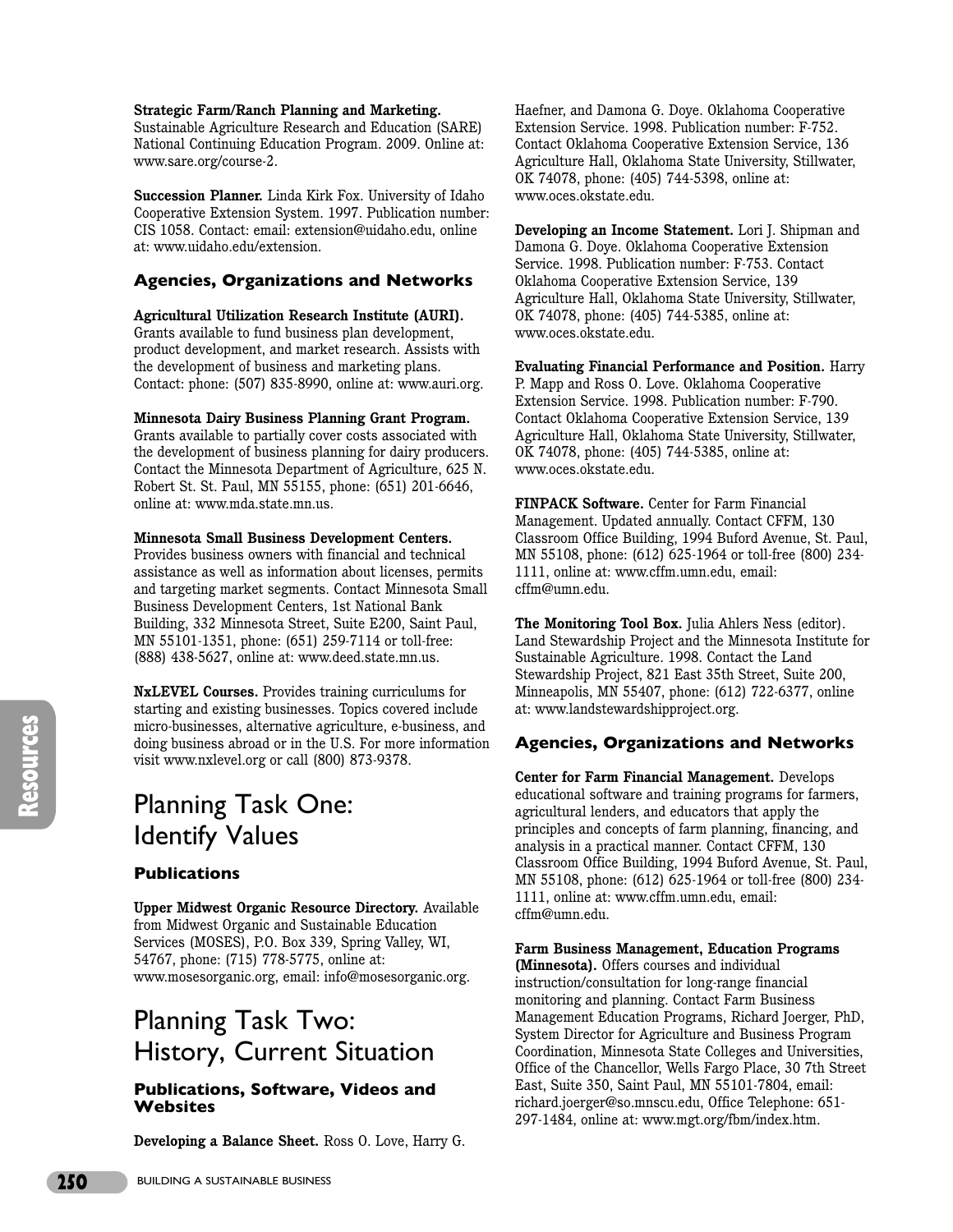**United States Department of Agriculture Natural Resources Conservation Service.** To locate the service center nearest you, go to www.nrcs.usda.gov and click on "Local Service Centers."

# Planning Task Three: Vision, goals, Mission

#### **Publications, Software, Videos and Websites**

**Goal Setting for Farm and Ranch Families.** Damona Doye. Oklahoma Cooperative Service Extension Service. 2001. Fact sheet number: WF-244. Contact Oklahoma Cooperative Extension Service, 139 Agriculture Hall, Oklahoma State University, Stillwater, OK 74078, phone: (405) 744-5385, online at: http://osufacts.okstate.edu.

**Holistic Management: A New Framework for Decision Making.** Allan Savory and Jody Butterfield. Island Press. 2nd Edition. 1999. Holistic Management International, 5941 Jefferson St. NE, Suite B, Albuquerque, NM 87109, phone: (505)842-5252, online at: www.holisticmanagement.org, email: hmi@holisticmanagement.org.

**How to Establish Goals: A Group Project for Farmers and Their Families.** John Lamb. Minnesota Project, Whole Farm Planning Interdisciplinary Team and the Minnesota Institute for Sustainable Agriculture. 2000. Contact Minnesota Project, 1885 University Ave. W., Suite 315, St. Paul, MN 55104, phone: (651) 645-6159, online at: www.mnproject.org email: mnproject@mnproject.org.

**Whole Farm Planning: Combining Family, Profit and Environment.** David Mulla, Les Everett, and Gigi DiGiacomo. Minnesota Institute for Sustainable Agriculture, 1998. Online at: www.misa.umn.edu.

**Whole Farm Planning at Work: Success Stories of Ten Farms.** Jill MacKenzie and Loni Kemp. Minnesota Project.1999. Contact Minnesota Project, 1885 University Ave. W., Suite 315, St. Paul, MN 55104, phone: (651) 645-6159, email: mnproject@mnproject.org, online at: www.mnproject.org.

#### **Agencies, Organizations and Networks**

**Agricultural Mediation Program.** Offers confidential mediation services in each state to assist with conflict resolution among family and business partners over goals and other issues. Conducted by the USDA's Farm Service Agency. Online at:

www.fsa.usda.gov/Internet/FSA\_File/mediate03.pdf.

**Holistic Management International.** Provides resources and consultation to assist farmers and other individuals with a goals-based decision-making process that can be

applied to personal and business planning. Contact Holistic Management International, 5941 Jefferson St. NE, Suite B, Albuquerque, NM 87109, phone: (505)842-5252, online at: www.holisticmanagement.org, email: hmi@holisticmanagement.org.

# Planning Task Four: Strategic Planning

#### **Publications, Software, Videos and Websites**

**Agricultural Prices—Annual. National Agricultural Statistics Service.** 2008 (updated annually). Contact: NASS, phone: (800) 727-9540, online at: www.nass.usda.gov, email: nass@nass.usda.gov.

**Developing a Longer-Range Strategic Farm Business Plan.** Part One of a planned six part series: *BusinessManagement for Farmers.* Ken Thomas. Midwest Plan Services, Iowa State University, Ames, IA. 1999. Publication number: NCR-610A. Contact Midwest Plan Services, 122 Davidson Hall, Iowa State University, Ames, IA 50011-3080, phone: (515)294-4337, online at: https://www-mwps.sws.iastate.edu.

**Evaluating a Rural Enterprise.** Preston Sullivan and Lane Greer. ATTRA - National Sustainable Agriculture Information Service. 2002. Contact ATTRA, PO Box 3838, Butte, MT 59702, phone: (800) 346-9140, online at: www.attra.ncat.org.

**The Executive Summary.** In *Business Owners' Toolkit* online. CCH Incorporated. 2002. View online at: www.bizfilings.com/toolkit/index.aspx.

**Farm Business Management Annual Reports. Crop Information.** 2002 (updated annually). Contact: Mary Rothchild, 30 7th Street East, Suite 350, Saint Paul, MN 55101-7804, mary.rothchild@so.mnscu.edu, phone: (651) 201-1672, online at: www.fbm.mnscu.edu.

**Farming Alternatives: A Guide to Evaluating the Feasibility of New Farm-Based Enterprises.** Nancy Grudens Schuck, Wayne Knoblauch, Judy Green and Mary Saylor. Natural Resource, Agriculture, and Engineering Service, Cornell University. 1988. Publication number: NRAES-32. Contact Natural Resource, Agriculture, and Engineering Service, Cooperative Extension, PO Box 4557, Ithaca, New York 14852-5701, phone: (607) 255-7654, online at: www.palspublishing.cals.cornell.edu, email: NRAES@cornell.edu.

**Growing Your Range Poultry Business: An Entrepreneur's Toolbox.** Anne Fanatico and David Redhage. ATTRA - National Sustainable Agriculture Information Service. October 2002. Web version: http://attra.ncat.org.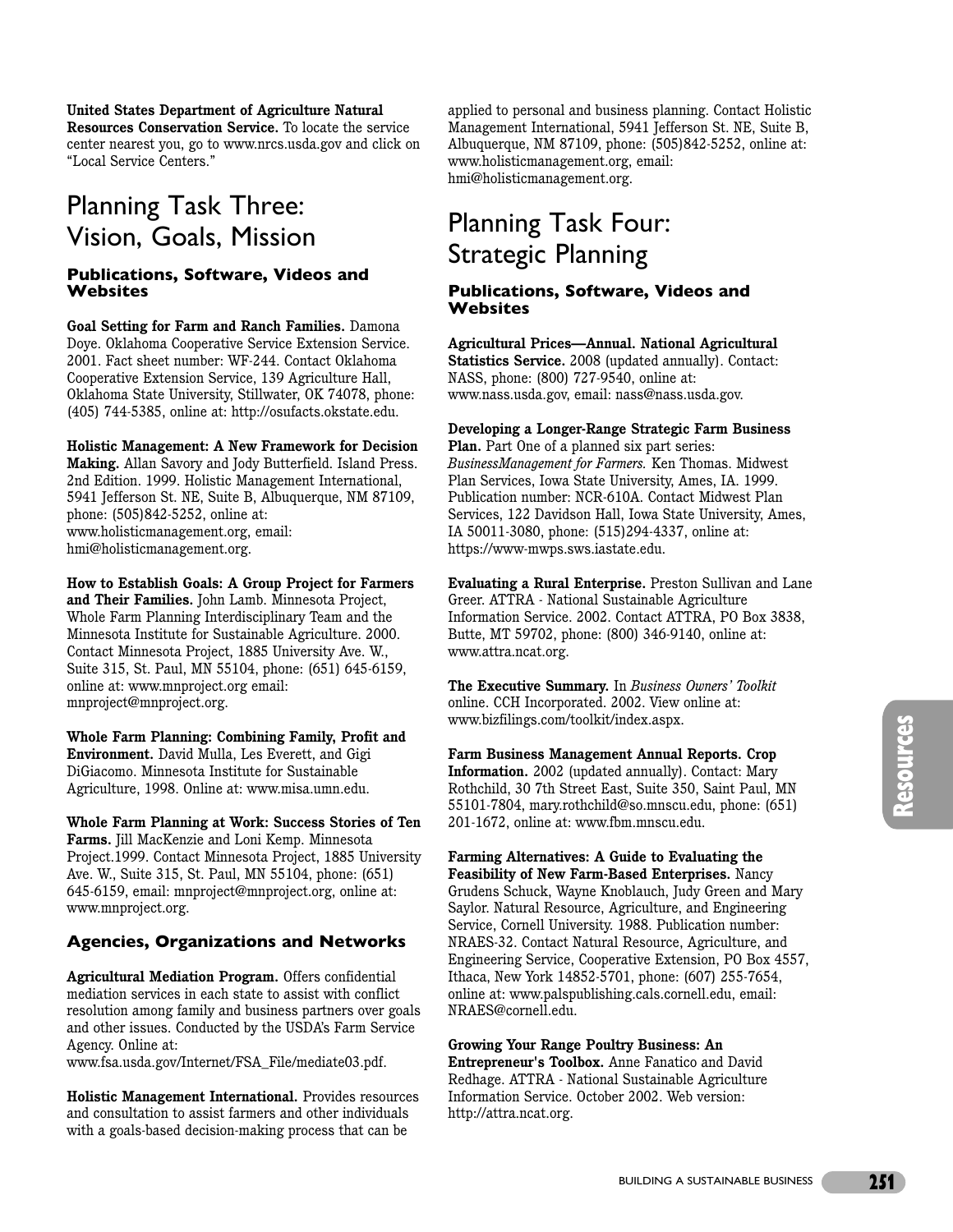**In the Eyes of the Law: Legal Issues Associated with Direct Farm Marketing.** Richard F. Prim and Kaarin K. Foede. University of Minnesota Extension Service. 2002. Product number: BU-07683. Contact the University of Minnesota Extension Service, 405 Coffey Hall, 1420 Eckles Ave., St. Paul, MN 55108-6068, phone: (612) 624- 4947, email: tourism@umn.edu.

**Organic Farm Performance in Minnesota.** Minnesota Department of Agriculture. 2009 (updated annually). For more information, contact Meg Moynihan, phone: 651-201- 6616, email: meg.moynihan@state.mn.us, online at: www.mda.state.mn.us/fbm.

**Planning for Contingencies.** In *Business Owners' Toolkit* online. CCH Incorporated. 2002. view online at: www.bizfilings.com/toolkit/index.aspx.

#### **Primer for Selecting New Enterprises for Your Farm.**

Tim Woods and Steve Isaacs. Agricultural Economics, University of Kentucky. 2000. Publication number: 00-13. Contact University of Kentucky, College of Agriculture, S-107 Ag Science Building No., Lexington, Kentucky 40546- 0091, phone: (859) 257-4302, online at: www.uky.edu/Ag/AgEcon/pubs/ext\_aec/ext2000-13.pdf.

**Rural Resource Management: Problem Solving for the Long Term.** Sandra E. Miller, Craig W. Shinn, and William R. Bentley. 1994.

**A Strategic Management Primer for Farmers.** Kent Olson. Department of Applied Economics, University of Minnesota. 2001. Staff Paper number: P01-15. Contact: AgEcon Search, Waite Library, Dept. of Applied Economics, University of Minnesota, 1994 Buford Ave, St. Paul MN 55108-6040, phone: (612) 625-1705, online at: http://ageconsearch.umn.edu.

**Strategic Planning: A Conceptual for Small and Midsize Farmer Cooperatives.** James J. Wadsworth, Jim J. Staiert, and Beverly Rotan. Agricultural Cooperative Service, US Department of Agriculture. Research Report number: 112. 1993. Contact your local USDA Agricultural Cooperative Service or find the closest one online at www.rurdev.usda.gov/recd\_map.html. View the publication online at: www.rurdev.usda.gov/rbs/pub/rr112.pdf.

#### **Agencies, Organizations and Networks**

**Farm\*A\*Syst.** Identifies potential environmental risks posed by farmstead operations, especially in regard to groundwater. Fact sheets provide educational information and list reference people to contact if questions arise. Contact Farm\*A\*Syst, 445 Henry Mall, Room 202, Madison, WI 53706, phone: 608-262-0024, online at: www.uwex.edu/farmasyst.

**National Ag Risk Education Library.** A USDA initiative offering information, tools, and assistance for risk management planning. Visit online at:

www.agrisk.umn.edu.

# Planning Task Five: implementation and Monitoring

#### **Publications, Software, Videos and Websites**

#### **Agricultural Business Planning Templates and**

**Resources.** Holly Borne. ATTRA - National Sustainable Agriculture Information Service. June 2004. Contact ATTRA, PO Box 3838 Butte, MT 59702, phone: (800)346-9140, online at: www.attra.ncat.org, web version: http://attra.ncat.org/attrapub/PDF/agriculture\_planning.pdf.

#### **Holistic Management: A New Framework for Decision**

**Making.** Allan Savory and Jody Butterfield. Island Press. 2nd edition. 1999. Contact Holistic Management International, 5941 Jefferson St. NE, Suite B, Albuquerque, NM 87109, phone: (505) 842-5252, online at: www.holisticmanagement.org, email: hmi@holisticmanagement.org.

**The Monitoring Tool Box.** Julia Ahlers Ness (editor). Land Stewardship Project. 1998. Contact Land Stewardship Project, 821 East 35th Street, Suite 200, Minneapolis, MN 55407, phone (612) 722-6377, online at: www.landstewardshipproject.org.

# **Functional Areas: Marketing**

#### **Publications, Software, Videos and Websites**

**Adding Value to Farm Products: An Overview.** By Holly Born and Janet Bachman. ATTRA - National Sustainable Agriculture Information Service. 1999. Contact ATTRA, PO Box 3838 Butte, MT 59702, phone: (800) 346-9140, online at: www.attra.ncat.org.

**Alternative Enterprises and Agritourism Tool Kit: Farming for Sustainability and Profit.** Resource Economics and Social Sciences Division and Resource Conservation and Community Development Division, US Department of Agriculture. 2000 (updated February 2008). Contact: Jerry C. Namken, Ph.D. Resource Economist, Room 6143, South Building, Natural Resources Conservation Service, 1400 Independence Ave. S.E., Washington, DC 20250, phone: 202 720 7665, email: Jerry.Namken@wdc.usda.gov, online at: www.economics.nrcs.usda.gov.

#### **CACI Market System Group Sourcebooks:** *The*

*Sourcebook of ZIP Code Demographics and The Sourcebook of County Demographics.* CACI. Updated annually with consumer demographic information. Contact your local library reference desk or find online at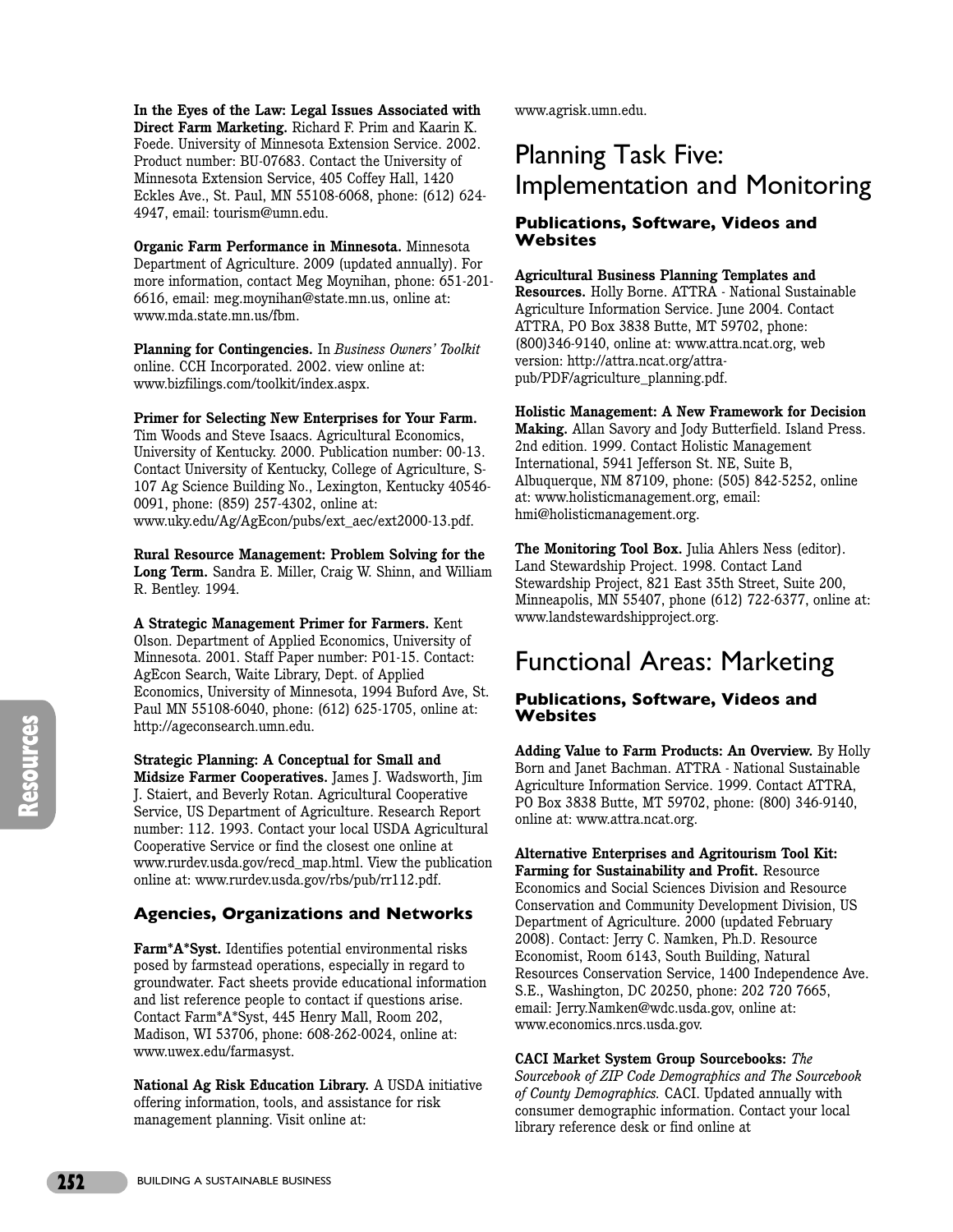www.caci.com/index.shtml.

**Cision (formerly Bacon's Directories):** *The*

*Newspaper/Magazine Directory and The Radio/TV/Cable Directory.* Cision. Updated annually with media and editorial contacts for U.S. and Canadian media. Contact your local library or find online at: us.cision.com/products\_services.

**Collaborative Marketing: A Roadmap and Resource Guide for Farmers.** Robert P. King and Gigi DiGiacomo. Minnesota Institute for Sustainable Agriculture. Online at: www.misa.umn.edu.

**Cooperative Grocer online.** www.cooperativegrocer.coop. A trade publication for over 300 cooperatives nationwide. For more information, or to subscribe see their online site.

**Developing and Implementing a Successful Marketing Plan.** Suzanne Karberg. Department of Agricultural Economics, Purdue University. 1993. Publication number: EC-674. Contact Purdue University Cooperative Extension Service, 612 West State Street, West Lafayette, IN 47907, phone: (765) 494-8491, online at: www.ces.purdue.edu. Web version: www.ces.purdue.edu/extmedia/EC/EC-674.html.

**Direct Farm Marketing and Tourism Handbook.**

Russell Tronstad and Julie Leones. University of Arizona, Cooperative Extension Service. 1995. For more information, contact Russell Tronstad, phone: (520) 621- 2425, email: tronstad@ag.arizona.edu, online at: www.ag.arizona.edu/AREC. Web version: http://ag.arizona.edu/AREC/pubs/dmkt/dmkt.html.

**Direct Marketing for Farmers and Ranchers.** Video profile of Oregon ranchers Jeanne and Dan Carver's experience marketing sheep fiber. Produced by SARE and Cooking Up a Story. Online at: www.sare.org/Learning-Center/carvers.

**Direct Marketing Food Specialty Products Online.** A curriculum covering strategies for online marketing. University of Nebraska-Lincoln Extension. Online at: http://eship.unl.edu/directmarketingfood.

**Farmers' Markets: Producers' Characteristics and Status of Their Businesses.** Ramu Govindasamy, Marta Zurbriggen, John Italia, Adesoji Adelaja, Peter Nitzsche, and Richard VanVraken. New Jersey Agricultural Experiment Station. University of New Jersey, Rutgers. 1998. Publication number: P-02137-6-98. Contact Rutgers Cooperative Extension, Cook College, Rutgers, The State University of New Jersey, 88 Lipman Dr., New Brunswick, NJ 08901-8525, Web version: www.dafre.rutgers.edu/documents/ramu/fm\_pr.pdf.

**Finding Customers: Market Segmentation.** Nancy H. Bull and Gregory R. Passewitz. Ohio State University Extension. 1994. Publication number: CDFS-1253-94.

Contact Ohio State University Extension, 700 Ackerman Road, Suite 235, Columbus, OH 43202-1578, phone: (614) 292-1868, web version: ohioline.osu.edu/cdfact/1253.html.

**Food Product Basic Label Requirements.** Minnesota Department of Agriculture Dairy & Food Inspection Division. 1999. Contact Minnesota Department of Agriculture, 625 Robert St., N., St. Paul, MN 55155, phone: (651) 201-6000, www.mda.state.mn.us.

**Household Spending: Who Spends How Much on What.** The New Strategist Editors, 17th edition. 2013. Contact New Strategist Publications, PO Box 242, Ithaca, NY 14851, phone: (800) 848-0842, email: demographics@newstrategist.com, online at: www.newstrategist.com.

**The Legal Guide for Direct Farm Marketing.** Neil Hamilton. Drake Agricultural Law Center, Drake University. 1999. Contact Drake Agricultural Law Center, Drake University, Cartwright Hall, 2507 University Ave., Des Moines, IA 50311-4505, phone: (515) 271-2824, online at: www.drake.edu.

**Local Harvest: A Multifarm CSA Handbook.** Jill Perry and Scott Franzblau. 2010 (revised). Online at: www.sare.org/Learning-Center/local-harvest.

**Marketing.** David L. Kurtz and Louise E. Boone. Dryden Press. Chicago, IL. 1981.

**Marketing Local Food.** MISA. Contact at: 411 Borlaug Hall, 1991 Upper Buford Circle, St. Paul, MN 55018, phone: (800) 909-6472, online at: www.misa.umn.edu.

**The Marketing Plan: Step-by-Step.** Michael O'Donnell. 1991. Contact: Center for Innovation, Ina Mae Rude Entrepreneur Center, University of North Dakota, 4200 James Ray Drive, Grand Forks, ND 58203, phone: (717) 777-3132, online at: www.innovators.net.

#### **Marketing Strategies for Farmers and Ranchers.**

USDA, Sustainable Agriculture Research and Education (SARE). 2001. For hard copies contact SARE Outreach: 1122 Patapsco Building, University of Maryland, College Park MD 20742-6715; phone (301) 405-7955; fax (301) 405-7711; info@sare.org. Online at: www.sare.org/marketing.

**Minnesota Directory of Organic Buyers.** MISA. 2009. Contact MISA. 411 Borlaug Hall, 1991 Buford Circle, St. Paul, MN 55108, phone: (800) 909-6472, online at: www.misa.umn.edu.

**The Minnesota Grown Directory.** Contact Minnesota Grown, Minnesota Department of Agriculture, 625 Robert Street N., St. Paul, MN 55155, phone: (651)201-6000, online at: www3.mda.state.mn.us/mngrown.

**Natural/Organic Industry Outlook.** George Southworth.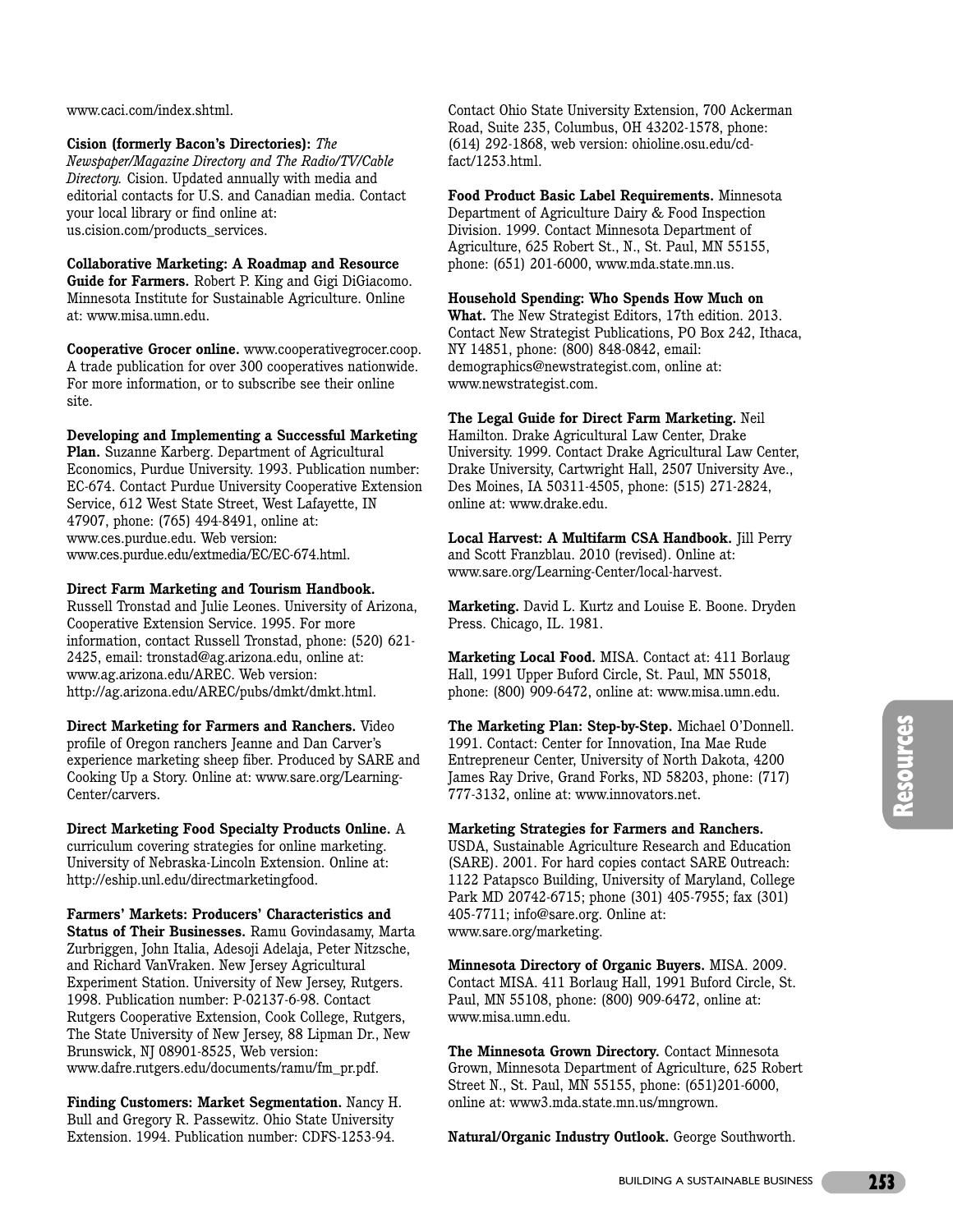Cooperative Grocer. September-October 2001. Number 96. Contact the Cooperative Grocer online at: www.cooperativegrocer.coop.

#### **New Markets for Producers: Selling to Retail Stores.**

Center for Integrated Agricultural Systems. 1999. Research Brief number: 38. Contact the Center for Integrated Agricultural Systems online at: www.cias.wisc.edu/, Web version: www.cias.wisc.edu/farm-to-fork/new-markets-forproducers-selling-to-retail-stores.

**Resources for Organic Marketing.** Holly Born. ATTRA - National Sustainable Agriculture Information Service. 2001. Contact ATTRA, PO Box 3838 Butte, MT 59702, phone: (800) 346-9140, online at: http://attra.ncat.org/attra-pub/markres.html.

#### **Agencies, Organizations and Networks**

**Agricultural Marketing Service (AMS),** USDA. Includes six commodity programs—Cotton, Dairy, Fruit and Vegetable, Livestock and Seed, Poultry, and Tobacco. Programs employ specialists who provide standardization, grading, and market news services for these commodities. Also oversee marketing agreements and orders, administer research and promotion programs, and purchase commodities for Federal food programs. For specific contact information, visit AMS online at: www.ams.usda.gov.

#### **Association of Official Seed Certifying Agencies**

**(AOSCA).** International organization dedicated to identity-preserved seed certification. Contact AOSCA, 1601 52nd Avenue, Moline, IL 61265, phone:(309) 736- 0120, online at: www.aosca.org.

**Agricultural Utilization and Research Institute (AURI).** Assists with the development and financing of marketing plans. phone: (507) 835-8990, online at: www.auri.org.

**Cooperative Development Services (CDS).** Develops marketing plans for cooperatives on a fee-for-service basis. Contact your local USDA Agricultural Cooperative Service or find the closest one online at: www.rurdev.usda.gov/recd\_map.htm or call (800) 670- 6553.

**Local Harvest.** Finds locally grown produce and other products such as CSAs and Farmers Markets anywhere in the United States. For more information, see their website: www.localharvest.org.

**Minnesota Grown.** Partnership between the Minnesota Department of Agriculture and farmers that produces and distributes a directory of Minnesota-grown products. Contact Minnesota Grown, Minnesota Department of Agriculture, 625 Robert Street North, St. Paul, MN 55155, phone: (651)201-6000, online at: www3.mda.state.mn.us/mngrown.

**US Department of Agriculture (USDA), Department of Rural Development.** Provides technical and financial assistance for marketing research. Contact your local USDA Department of Rural Development or find the closest one online at:

www.rurdev.usda.gov/recd\_map.html or call (800) 670- 6553.

**Wholesale Produce Dealers Licensing and Bonding Program.** Minnesota Department of Agriculture. Updated annually. Contact at: 625 Robert St. N., Saint Paul, MN 55155, phone: (651) 201-6620. View online at: www.mda.state.mn.us/licensing/licensetypes/fruit-veginsp/wholproddealer.aspx.

# **Functional Areas: Operations**

#### **Publications, Software, Videos and Websites**

**Alternative Agronomic Crops.** Patricia Sauer and Preston Sullivan. ATTRA - National Sustainable Agriculture Information Service. 2000. Contact ATTRA, PO Box 3838 Butte, MT 59702, phone: (800) 346-9140, online at: www.attra.ncat.org.

**Crop Rotation on Organic Farms: A Planning Manual.** Charles L. Mohler and Sue Ellen Johnson, editors. 2009. Sustainable Agriculture Research and Education (SARE) and Natural Resource, Agriculture and Engineering Service (now PALS Publishing). Order hard copies or download the PDF for free at www.sare.org/crop-rotationon-organic-farms, or place orders by email: sarepubs@sare.org, or phone: (301) 779-1007.

**Grazing Systems Planning Guide.** Kevin Blanchet, Howard Moechnig, and Jodi Dejong-Hughes. University of Minnesota Extension. 2000. Contact University of Minnesota Extension, 240 Coffey Hall, 1420 Eckles Ave., St. Paul, MN 55108-6068, phone: (612) 624-1222, email: mnext@umn.edu. Web version: www.extension.umn.edu/distribution/livestocksystems/DI 7606.html.

**Integrated Pest Management.** Rex Dufour and Janet Bachmann. ATTRA - National Sustainable Agriculture Information Service. March 1998. Contact ATTRA, PO Box 3838 Butte, MT 59702, phone: (800) 346-9140, online at: www.attra.ncat.org.

**Making the Transition to Sustainable Farming.** Burt Hall and George Kuepper. ATTRA - National Sustainable Agriculture Information Service. December 1997. Contact ATTRA, PO Box 3838 Butte, MT 59702, phone: (800) 346-9140, online at: www.attra.ncat.org.

**Managing Production and Marketing Systems.** Part three of a planned six-part series: *Business Management for Farmers.* Midwest Plan Services, Iowa State University, Ames, IA. July 2000. Publication number: NCR-610C. Contact Midwest Plan Services, 122 Davidson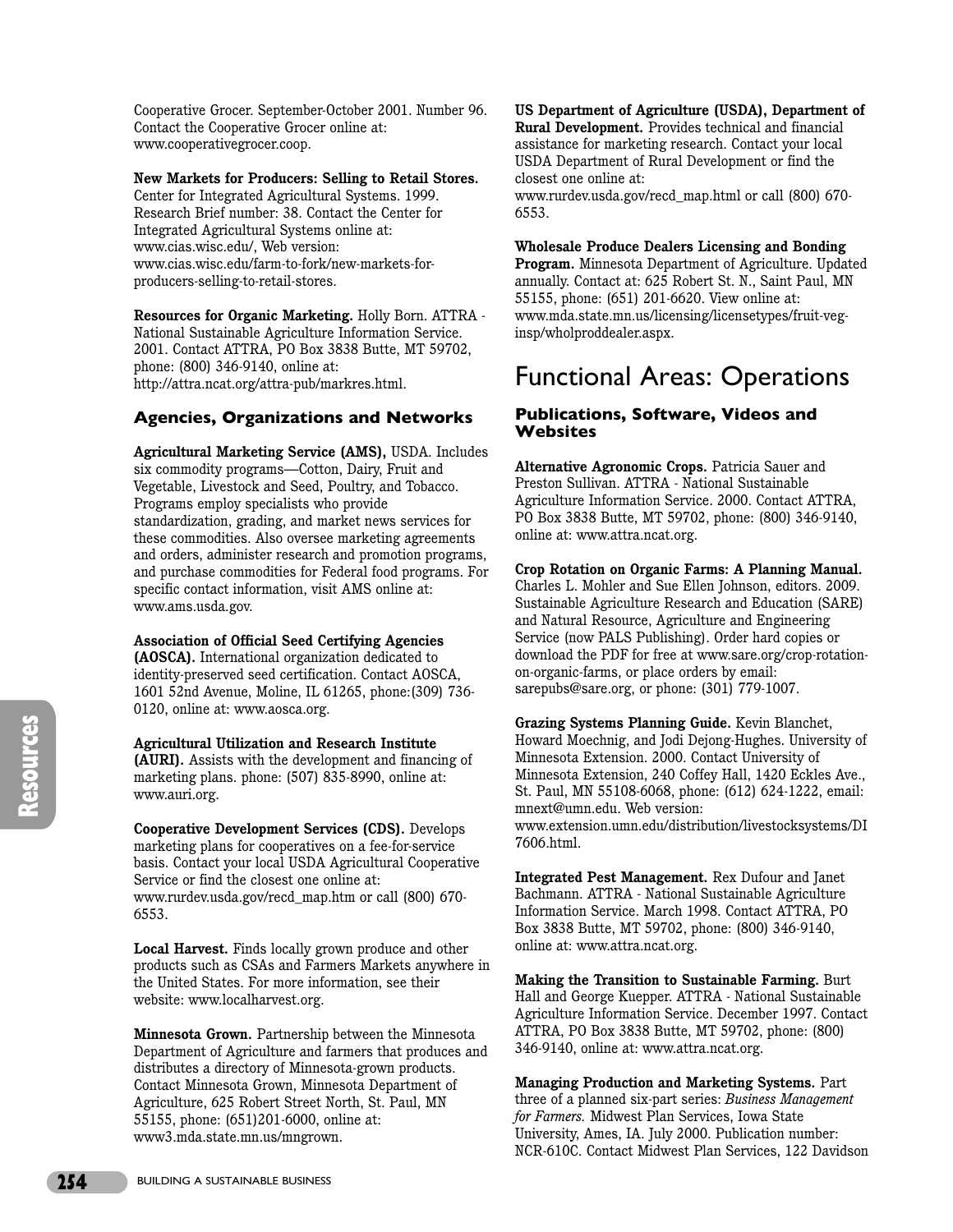Hall, Iowa State University, Ames, IA 50011-3080, phone:(515) 294-4337, email: mwps@iastate.edu, online at: www.mwps.org.

**Managing Your Land for Wildlife: Opportunities for Farmers and Rural Land Owners.** Gigi DiGiacomo, Les Everett, James Kitts, and Kevin Lines. University of Minnesota Extension Service. 1998. Publication number: FO-7067-S. Contact University of Minnesota Extension Service, 405 Coffey Hall, 1420 Eckles Ave., St. Paul, MN 55108-6068, phone: (612) 625-6000, email: shopextension@umn.edu or visit: www.extension.umn.edu/distribution/naturalresources/DD 7067.html.

**Minnesota Guide to Organic Certification.** Jim Riddle and Lisa Gulbranson. 2007. MISA and University of Minnesota Extension. Publication number: DC8497. Contact University of Minnesota Extension Service, 405 Coffey Hall, 1420 Eckles Ave., St. Paul, MN 55108-6068, phone: (612) 625-6000, email: shopextension@umn.edu or visit: www.extension.umn.edu/ distribution/cropsystems/DC8497.html. Online at: www.misa.umn.edu/organic\_certification2.html.

**Overview of Agroforestry.** Alice Beetz. ATTRA - National Sustainable Agriculture Information Service. October 1999. Contact ATTRA, PO Box 3838 Butte, MT 59702, phone: (800) 346-9140, online at: www.attra.ncat.org.

**Overview of Organic Crop Production.** George Kuepper. ATTRA - National Sustainable Agriculture Information Service. November 2000. Contact ATTRA, PO Box 3838 Butte, MT 59702, phone: (800) 346-9140, online at: www.attra.ncat.org.

**Overview of Organic Fruit Production.** Guy K. Ames and George Kuepper. ATTRA - National Sustainable Agriculture Information Service. February 2000. Contact ATTRA, PO Box 3838 Butte, MT 59702, phone: (800) 346-9140, online at: www.attra.ncat.org.

**Rotational Grazing.** Alice E. Beetz. ATTRA - National Sustainable Agriculture Information Service. 1999. Contact ATTRA, PO Box 3838 Butte, MT 59702, phone: (800) 346-9140, online at: www.attra.ncat.org.

**The Season Extension Topic Room.** An online collection of season extension materials maintained by Sustainable Agriculture Research and Education (SARE). Online at: www.sare.org/season-extension.

**Sharing the Harvest: A Guide to Community Supported Agriculture.** Elizabeth Henderson with Robyn Van En. Chelsea Green Publishing Company, Vermont. 1999. Available at many online bookstores.

**Sustainable Agriculture.** John Mason. Kangaroo Press. 1997.

**Sustainable Corn and Soybean Production.** Preston

Sullivan. ATTRA - National Sustainable Agriculture Information Service. 2000. Contact ATTRA, PO Box 3838 Butte, MT 59702, phone: (800) 346-9140, online at: www.attra.ncat.org.

**Sustainable Soil Management.** Preston Sullivan. ATTRA - National Sustainable Agriculture Information Service. 1999. Contact ATTRA, PO Box 3838 Butte, MT 59702, phone: (800) 346-9140, online at: www.attra.ncat.org.

**Upper Midwest Organic Resource Directory.** Midwest Organic and Sustainable Education Services (MOSES). 3rd edition, 2001. Contact MOSES, N7834 County Road B, PO Box 339, Spring Valley, WI 54767, phone: (715)778- 5775, online at: www.mosesorganic.org.

#### **Agencies, Organizations and Networks**

#### **Alternative Farming Systems Information Center (AFSIC), National Agricultural Library, USDA.**

Information center specializing in the location, collection, and provision of information about sustainable and alternative agricultural systems. Contact Alternative Farming Systems Information Center (AFSIC), National Agricultural Library, 10301 Baltimore Ave., Rm. 304, Beltsville, MD 20705-2351, phone: (301) 504-6559, online at: www.nal.usda.gov/afsic.

**Center for Rural Affairs, Beginning Farmer Sustainable Agriculture Project.** A nonprofit farm advocacy and

support information provider. The Beginning Farmer Sustainable Agriculture Project exposes beginning farmers to low-input, low capital, alternative, and knowledge-based farming systems that are environmentally sustainable. The Center has numerous publications and information about sustainable agriculture. Contact Center for Rural Affairs, 145 Main Street, PO Box 136, Lyons, NE 68038, phone: (402) 687- 2100, email: info@cfra.org, online at: www.cfra.org.

**Energy and Sustainable Agriculture Program (ESAP), Minnesota Department of Agriculture.** ESAP's purpose is to demonstrate and promote alternative agricultural practices that are energy efficient, environmentally sound, and enhance the self-sufficiency of Minnesota farmers. ESAP sponsors a loan program, demonstration grant program, on-farm research, workshops, and speakers. Contact MDA-ESAP, 625 Robert Street N., Saint Paul, MN 55155, phone: (651) 201-6277, online at: www.mda.state.mn.us/about/divisions/amd/esap.aspx.

**Farm Beginnings Program** (Minnesota). Production and finance-related business training for beginning farmers offered by the Land Stewardship Project (LSP) with support from the Minnesota Extension Service. Contact LSP, 821 East 35th Street, Suite 200, Minneapolis, MN 55407, phone (612) 722-6377, online at: www.landstewardshipproject.org.

**Know Your Farmer, Know Your Food.** This USDA initiative includes a collection of available government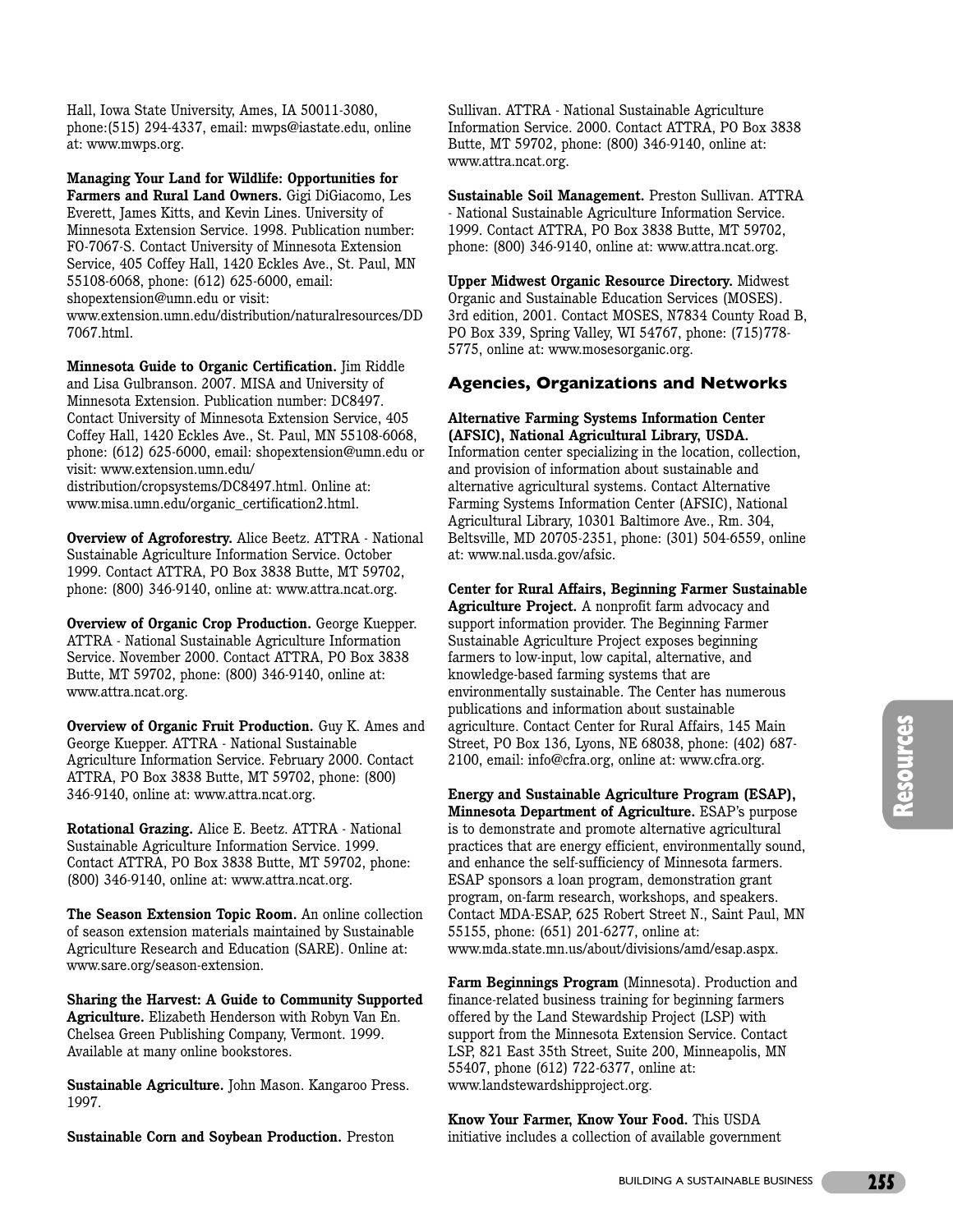resources for strengthening local and regional food systems. The website has information on grants, loans and other financial support, and available tools and resources. Online at www.usda.gov/knowyourfarmer.

**Land Stewardship Project.** A nonprofit that fosters an ethic of stewardship for farmland, and promotes sustainable agriculture and sustainable communities. Contact the Land Stewardship Project, 821 East 35th Street, Suite 200, Minneapolis, MN 55407, phone (612) 722-6377, online at: www.landstewardshipproject.org.

**Minnesota Institute for Sustainable Agriculture (MISA).** A partnership between the College of Food, Agricultural and Natural Resource Sciences and the University of Extension at the University of Minnesota, and the Sustainers' Coalition (a group of community nonprofit organizations, which includes the Institute for Agricultural and Trade Policy, the Land Stewardship Project, the Minnesota Food Association, the Minnesota Project, and the Minnesota Sustainable Farming Association). MISA operates a website with current sustainable agriculture information, including a calendar of sustainable agriculture events, and announcements, a searchable database of resources, and links to many related sites and resources. Contact MISA, 411 Borlaug Hall, 1991 Buford Circle, St. Paul, MN 55108, phone: (612) 625-8235 or toll-free (800) 909-6472, email: misamail@umn.edu, online at: www.misa.umn.edu.

**National Organic Program, USDA.** Provides information, contacts, and forms for organic certification in each state. At the national level, contact Richard Mathews, Program Manager, USDA-AMS-TMP-NOP, Room 4008-South Building, 1400 Independence Avenue SW, Washington, DC 20250-0020, phone: (202) 720-3252, email: NOPAQSS@usda.gov. To find state contacts, visit online at: www.ams.usda.gov/nop/StatePrograms/ StateContacts.html.

**National Sustainable Agriculture Information Service**

**(ATTRA).** A national sustainable farming information center that provides technical assistance information free of charge to farmers and farm support groups. They have many excellent up-to-date publications on alternative crops, livestock, and sustainable farming practices. Check their listing of available publications online, or for more information. Contact ATTRA, PO Box 3838 Butte, MT 59702, phone: (800) 346-9140, online at: www.attra.ncat.org.

#### **Sustainable Agriculture Research and Education**

**(SARE).** SARE is a national grants and outreach program working to advance sustainable innovation to the whole of American agriculture. SARE works primarily through competitive grants, which are offered through four regions under the direction of councils that include farmers and ranchers along with representatives from universities, government, agribusiness and the nonprofit sector. SARE's Professional Development Program offers learning opportunities to a variety of agricultural

extension and other field agency personnel. The SARE Outreach office publishes practical, how-to books, bulletins and online resources for farmers, ranchers and educators. SARE is part of USDA's National Institute of Food and Agriculture (NIFA). Visit www.sare.org to access SARE's library of educational resources, learn about grant opportunities, or to find contact information for your SARE regional office.

#### **Sustainable Farming Association of Minnesota, regional chapters throughout Minnesota.** The

Sustainable Farming Association of Minnesota (SFA) provides a support network for farmers and networks with other organizations and agencies. The SFA facilitates educational opportunities for both members and the public about economically and environmentally sound agriculture practices. Each chapter plans and organizes various field days and workshops. For more information: phone: 763-389-2316, online at: www.sfamn.org.

# **Functional Areas:** Human Resources

#### **Publications, Software, Videos and Websites**

#### **Acquiring and Managing Resources for the Farm**

**Business.** Part four of a six-part series: *Business Management for Farmers.* Kenneth Thomas. MidWest Plan Service, Ames, IA. 2001. Contact MidWest Plan Service, 122 Davidson Hall, Iowa State University, Ames, IA 50011-3080, phone: (515) 294-4337, email: mwps@iastate.edu, online at: www.mwps.org. Accessed July 2013.

#### **Checking Your Farm Business Management Skills.**

Michael Boehlje, Craig Dobbins, Alan Miller, Janet Bechman, Aadron Rausch. Purdue University Cooperative Extension. 2000. Publication number: ID-237. Contact Purdue University Cooperative Extension, 615 West State Street, West Lafayette, IN 47907, phone: (765) 494-8491, online at: www.ag.purdue.edu/extension/ pages/default.aspx Web version: www.extension. purdue.edu/extmedia/id/id-237.html. Accessed July 2013.

**Filling a Position in the Farm Business.** Chris Zoller. Ohio State University Extension. 1997. Fact sheet number: HRM-1-97. web version: ohioline.osu.edu/hrmfact/0001.html. Accessed July 2013.

#### **Labor Laws and Regulations in Minnesota - 2009.**

Charles Schwartau. University of Minnesota Extension. 2009. Online at:

www.1extension.umn.edu/agriculture/dairy/employees/far m-labor-laws-and-regulations. Accessed July 2013.

**Overcoming Barriers to Communication.** Bernard Erven. Department of Agricultural, Environmental, and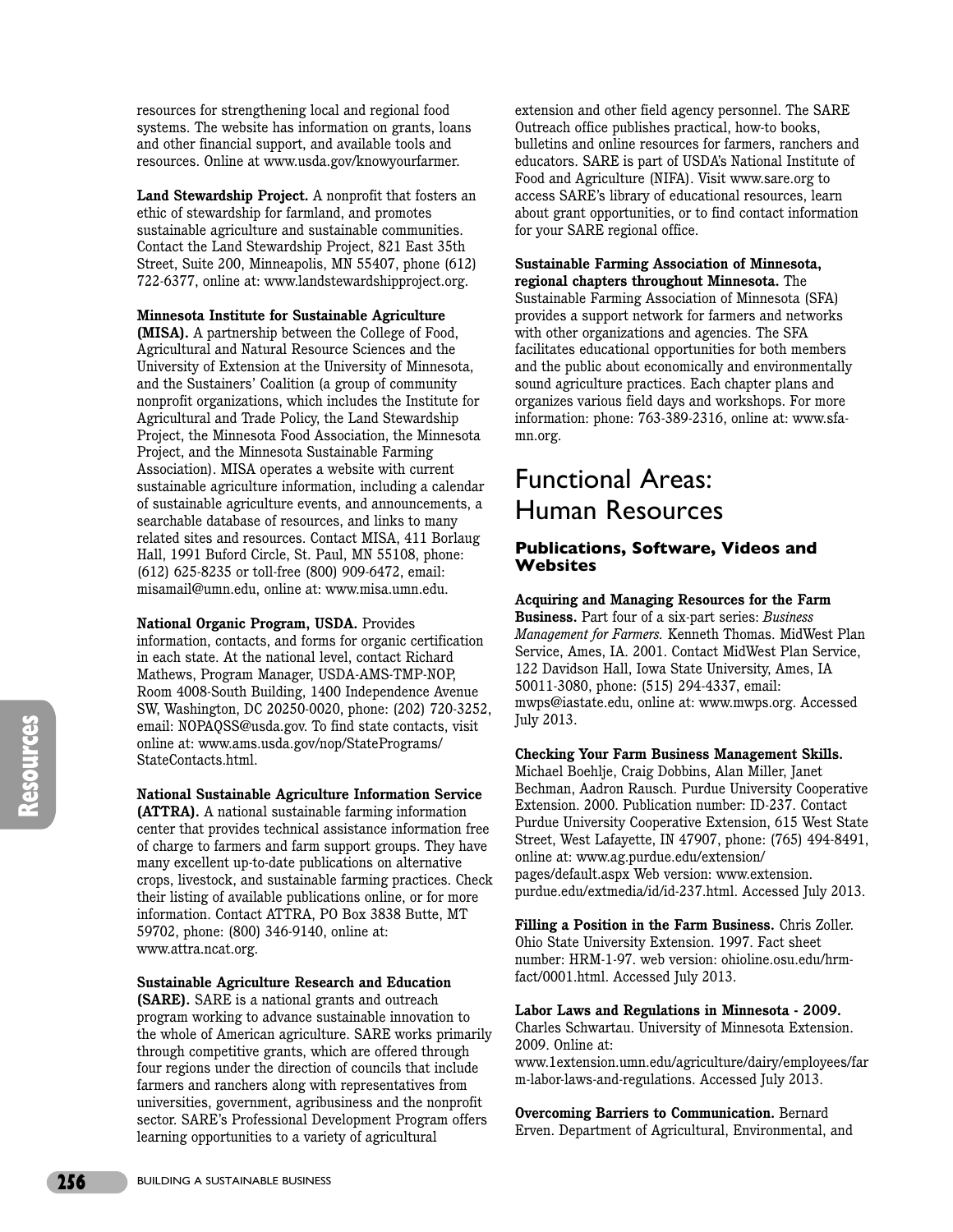Developmental Economics, Ohio State University. 2001 (reviewed). Contact the Department of Agricultural, Environmental, and Development Economics, 2120 Fyffe Road, Columbus, OH 43210, phone: (614) 292-7911, web version: http://aede.osu.edu/aboutus/publications/overcoming-barriers-communication. Accessed July 2013.

**Farmer's Guide to Farm Employees: Federal and Minnesota Labor and Employment Law for Small-Scale Family Farms.** 2012. Amanda N. Heyman and Jennifer Jambor-Delgado. Farmers' Legal Action Group, Inc. Contact at: 6 West 5th St., Suite 650, St. Paul, MN 55102- 1404, phone: (651) 223-5400, email: lawyers@flaginc.org, online at: www.flaginc.org/topic/labor-and-employment. Accessed July 2013.

**Performance Appraisal of Farm Employees.** Kenneth D. Simeral. Ohio State University Extension. 2001. Publication number: HRM-4-97. Contact Ohio State University Extension, 385 Kottman Hall, 2021 Coffey Rd., Columbus, OH 43210-1044, phone: (614) 292-1868, web version: ohioline.osu.edu/hrm-fact/0004.html. Accessed July 2013.

**Planning for the Successful Transition of your Agricultural Business.** David L. Marrison. Ohio State University Extension. 2007. Bulletin number: 3607. Online at: http://ohioline.osu.edu/bst-fact/pdf/3607.pdf. Accessed July 2013.

**Transferring the Farm Series.** Series of 10 articles on farm succession planning. Gary A. Hachfeld, David B. Bau, C. Robert Holcomb and James N. Kurtz. 2009. Publication number: M1177. Contact University of Minnesota Extension, 240 Coffey Hall, 1420 Eckles Ave., St. Paul, MN 55108-6068, phone: (612) 624-1222, email: mnext@umn.edu, web version: www.extension.umn.edu/distribution/ businessmanagement/M1177.html. Accessed July 2013.

# Functional Areas: Finance

#### **Publications, Software, Videos and Websites**

**AgPlan, free online business planning software.** Contact Center for Farm Financial Management at the University of Minnesota: 130 Ruttan Hall, 1994 Buford Ave., St. Paul, MN 55108, phone: (800) 234-1111, email: cffm@umn.edu. Web version:

www.cffm.umn.edu/products/AgPlan.aspx. Accessed July 2013.

**Better Farm Accounting.** William Edwards. 5th edition. 2007. Wiley-Blackwell. ISBN-13: 978-0813821566.

**Capital Leases.** Harry Haefner and Damona G. Doye. Oklahoma Cooperative Extension Service. 1998. Publication number: AGEC-935. Contact Oklahoma

Cooperative Extension Service, 139 Agriculture Hall, Oklahoma State University, Stillwater, OK 74078, phone: (405) 744-5385, web version: http://pods.dasnr.okstate.edu. Accessed July 2013.

**Cash Flow Planning in Agriculture.** James D. Libbin, Lowell B. Catlett, and Michael L. Jones. 1999. Wiley-Blackwell. ISBN-13: 978-0813806426.

**Developing a Balance Sheet.** Ross O. Loye, Harry G. Haefner, and Damona G. Doye. Oklahoma Cooperative Extension Service. 1998. Publication number: AGEC-752- 10. Contact Oklahoma Cooperative Extension Service, 139Agriculture Hall, Oklahoma State University, Stillwater, OK 74078, phone: (405) 744-5385, web version: http://pods.dasnr.okstate.edu. Accessed July 2013.

**Developing a Cash Flow Plan.** Damona G. Doye. Oklahoma Cooperative Extension Service. 1998. Publication number: AGEC-751. Contact Oklahoma Cooperative Extension Service, 139 Agriculture Hall, Oklahoma State University, Stillwater, OK 74078, phone: (405) 744-5385, web version: http://pods.dasnr.okstate.edu. Accessed July 2013.

**Developing an Income Statement.** Lori J. Shipman and Damona G. Doye. Oklahoma Cooperative Extension Service. 1998. Publication number: AGEC-753. Contact Oklahoma Cooperative Extension Service, 139 Agriculture Hall, Oklahoma State University, Stillwater, OK 74078, phone: (405) 744-5385, web version: http://pods.dasnr.okstate.edu. Accessed July 2013.

**Estate Planning Principles, the first title in the Estate Planning series.** Gary A. Hachfield, David B. Bau and C. Robert Holcomb. 2013. University of Minnesota Extension. Web version only: www.cffm.umn.edu/Publications/pubs/FarmMgtTopics/Est atePlanningSeries.pdf.

**Fearless Farm Finances: Farm Financial Management Demystified.** Chris Blanchard, Paul Dietmann and Craig Chase. 2012. Midwest Organic and Sustainable Education Service. Online at: www.mosesorganic.org. ISBN-13: 978- 0615582191.

**Financial Guidelines for Agriculture: Recommendations of the Farm Financial Standards Council (FFSC).** 2013 (revised). Contact the FFSC, N78 W14573 Appleton Ave. #287, Menomonee Falls, WI 53051, phone: (262) 253-6902 email: cmerry@countryside-marketing.com, online at: www.ffsc.org.

**Financial Management in Agriculture.** Peter J. Barry, and Paul N. Ellinger. Prentice Hall. 7th edition, 2011. ISBN-13: 978-0135037591.

**Financing the Farm Operation.** Phillip L. Kunkel, Jeffrey A. Peterson, and Jessica A. Mitchell. 2009. Publication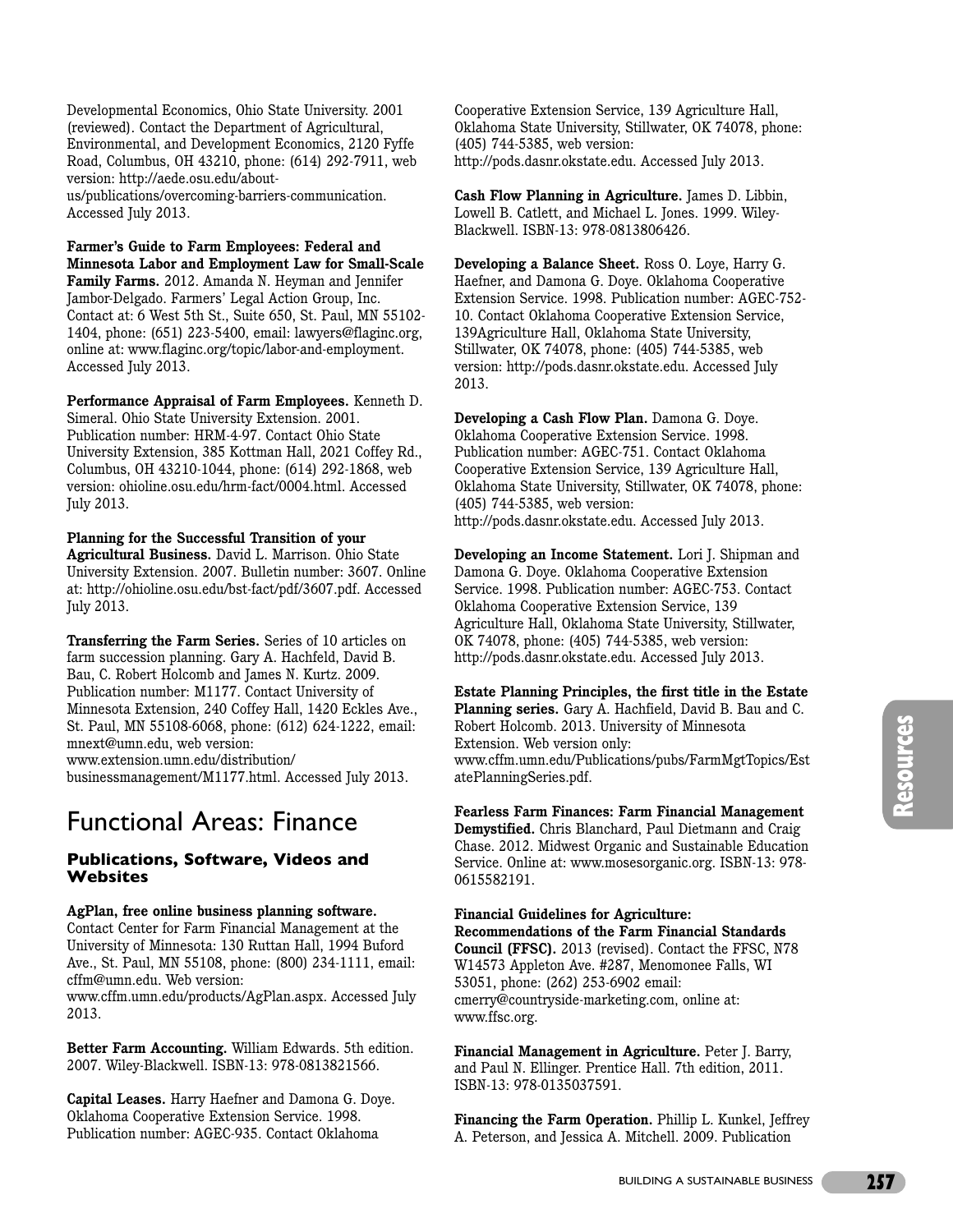number WW-02589. Contact the University of Minnesota Extension, 240 Coffey Hall, 1420 Eckles Ave., St. Paul, MN 55108-6068, phone: (612) 625-6000, email: mnext@umn.edu. web version: www.extension.umn. edu/distribution/businessmanagement/DF2589.html. Accessed July 2013.

**FINBIN.** A searchable online database providing benchmark whole-farm and enterprise financial information from thousands of Minnesota and North Dakota farmers who use FINPACK for farm business analysis. Contact the Center for Farm Financial Management, 130 Ruttan Hall, 1994 Buford Avenue, St. Paul, MN 55108, phone: (800) 234-1111, online at: www.finbin.umn.edu, email: cffm@umn.edu.

**FINPACK Software.** Center for Farm Financial Management. Updated annually. Contact CFFM, 130 Ruttan Hall, 1994 Buford Avenue, St. Paul, MN 55108, phone: (800) 234-1111, online at: www.cffm.umn.edu, email: cffm@umn.edu.

**Fixed and Flexible Cash Rental Arrangements for Your**

**Farm.** Midwest Plan Services, Iowa State University, Ames, IA. 2012. Publication number: NCR-75. Contact Midwest Plan Services, 122 Davidson Hall, Iowa State University, Ames, IA 50011-3080, phone:(515) 294-4337, email: mwps@iastate.edu, web version: www.mwps.org. Accessed July 2013.

**Grain Buyers and Warehouse Licensing.** Contact Minnesota Department of Agriculture, 625 Robert St. N., Saint Paul, MN 55155, phone: (651) 201-6011, online at: www.mda.state.mn.us, web version: www.mda.state.mn.us/licensing/licensetypes/fruit-veginsp/grainlicensing.aspx. Accessed July 2013.

**Interpreting Financial Statements and Measures.** Center for Farm Financial Management. University of Minnesota. 2009. Online at: http://ifsam.cffm.umn.edu. Accessed July 2013.

**Managing the Overall Business.** Part two of the six-part "Business Management for Farmers" series. 2000. MidWest Plan Services, Iowa State University, Ames, IA. Publication number: NCR-610-B. Contact MidWest Plan Services, 122 Davidson Hall, Iowa State University, Ames, IA 50011-3080, phone: (515) 294-4337, online at: www.mwps.org, email: mwps@iastate.edu. Accessed July 2013.

**Monitoring Sustainable Agriculture with Conventional Financial Data.** Dick Levins. Land Stewardship Project (LSP). 1996. Contact LSP, 821 East 35th Street, Suite 200, Minneapolis, MN 55407, phone (612) 722-6377, online at: www.landstewardshipproject.org.

**Mortgages and Contracts for Deed.** Phillip L. Kunkel and Scott T. Larson. 2002. University of Minnesota Extension, 405 Coffey Hall, 1420 Eckles Ave., St. Paul, MN 55108-6068, phone: (612) 625-6000, email: mnext@umn.edu, Web version: www.extension.umn.edu/distribution/ businessmanagement/DF7293.html. Accessed July 2013.

#### **Pasture Rental Arrangements for Your Farm.** 2012.

Midwest Plan Services, Iowa State University, Ames, IA. Publication number: NCR-149. Contact Midwest Plan Services, 122 Davidson Hall, Iowa State University, Ames, IA 50011-3080, email: mwps@iastate.edu, phone: (800) 562-3618, online at: www.mwps.org. Accessed July 2013.

**Planning the Financial/Organizational Structure of Farm and Agribusiness Firms: What Are the Options?** Michael Boehlje and David Lins. MidWest Plan Services. 1998 (revised). Publication number: NCR-568. Contact MidWest Plan Services, 122 Davidson Hall, Iowa State University, Ames, IA 50011-3080, phone: (515) 294-4337, email: mwps@iastate.edu, online at: www.mwps.org. Accessed July 2013.

**Profitable Organic Farming.** Jon Newton. 2004. 2nd edition. Wiley-Blackwell. ISBN-13: 978-0632059591.

**Projected Cash Flow Statement.** Freddie L. Barnard. Department of Agricultural Economics, Purdue University. 1986. Publication number: EC-616. Contact Purdue University Cooperative Extension, 1140 Ag. Administration Bldg., West Lafayette, IN 47907, phone: (765) 494-7891, online at: https://mdc.itap.purdue.edu. Accessed July 2013.

**Quicken Software for Farm/Ranch Financial Records, annual updates, Oklahoma State University.** Contact Oklahoma State University, Agriculture Economics Department, 308 Ag Hall, Oklahoma State University, Stillwater, OK 74078, phone: (405) 744-6161, online at: http://agecon.okstate.edu/Quicken. Accessed July 2013.

**Planning for the Successful Transition of your Agricultural Business.** David L. Marrison. Ohio State University Extension. 2007. Bulletin number: 3607. Online at: http://ohioline.osu.edu/bst-fact/pdf/3607.pdf.

#### **Agencies, Organizations and Networks**

**Center for Farm Financial Management.** Develops educational tools and software for farmers, agricultural lenders and educators that apply the principles and concepts of farm planning, financing, and analysis in a practical manner. Contact CFFM, 130 Classroom Office Building, 1994 Buford Avenue, St. Paul, MN 55108, phone: (800) 234-1111, online at: www.cffm.umn.edu, email: cffm@umn.edu.

**Farm Business Management, Education Programs.** Courses and individual instruction/consultation about long-range financial monitoring and planning. Contact Farm Business Management Education Programs,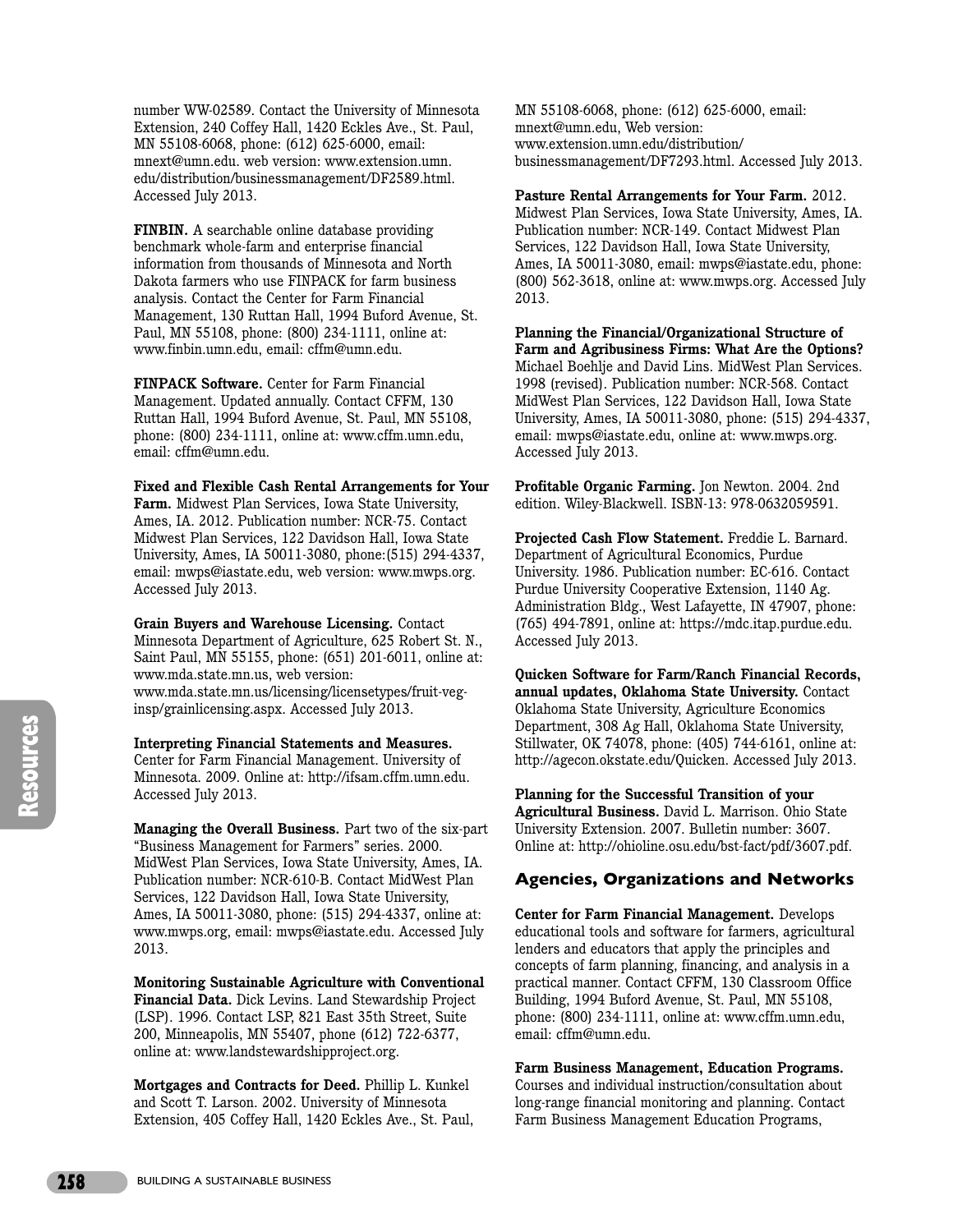Richard Joerger, Wells Fargo Place, 30 7th Street East, Suite 350, Saint Paul, MN 55101-7804, email: richard.joerger@so.mnscu.edu, phone: (651) 297-1484, online at: www.mgt.org/fbm.

**Farm Credit Services.** A network of independently owned and operated credit and financial services institutions that serve farmers, ranchers, agribusinesses of every size and income range across the country. To find local institutions, visit online at: www.farmcredit.com.

**Farm Service Agency.** Offers resources and assistance in stabilizing farm income, helping farmers conserve land and water resources, providing credit to new or disadvantaged farmers and ranchers, and helping farm operations recover from the effects of disaster. For local offices, visit online at: www.fsa.usda.gov.

**Great Lakes Grazing Network (GLGN).** A coalition of farmers, researchers, extensionists, resource agency staff, environmentalists, and others organized to support and promote managed grazing systems for livestock production. Coordinates grazing-based activities, shares research, education, training, policy, and outreach efforts, and develops policies supportive of grazing-based farming systems within the Great Lakes region. For more information, contact Tom Kriegl, University of Wisconsin, Center for Dairy Profitability, University of Wisconsin-Madison/Extension, 1675 Observatory Drive, Madison, Wisconsin 53706, phone: (608) 263-5665, email: tskriegl@facstaff.wisc.edu.

**Minnesota Certified Risk Management Consultants.** Listing of risk management consultants by county. Contact the Minnesota Department of Agriculture, 625 Robert St. N., Saint Paul, MN 55155, phone: (651) 201- 6000, online at: www.mda.state.mn.us.

**Minnesota Department of Agriculture Sustainable Agriculture Loan Program.** Loan program enabling farmers to adopt practices that will lead them to a more sustainable farming system. Loans given for capital purchases, which enhance the environmental and economic viability of the farm. For more information, contact Minnesota Department of Agriculture, 625 Robert Street North, Saint Paul, MN 55155, phone: (651) 201- 6000, online at: www.mda.state.mn.us.

#### **National Agricultural Risk Management Education**

**Library.** USDA initiative that helps farmers locate information, tools, and assistance on risk management related topics. View the National Agricultural Risk Management Education Library online at: www.agrisk.umn.edu.

#### **North American Farmers' Direct Marketing**

**Association (NAFDMA).** Organizes conferences, international farm tours, newsletters, and workshops about the profitability of direct marketing. Contact NAFDMA, 62 White Loaf Rd., Southampton, MA 01073, phone: (888) 884-9270, online at: www.nafdma.com.

**Rural Finance Authority (RFA).** Provides low-interest financing for beginning farmers. Loan Comparison chart describing interest rates, loan amounts, and applicant requirements available from the Minnesota Department of Agriculture, 625 Robert Street North, Saint Paul, MN 55155, phone: (651) 201-6000, online at: www.mda.state.mn.us.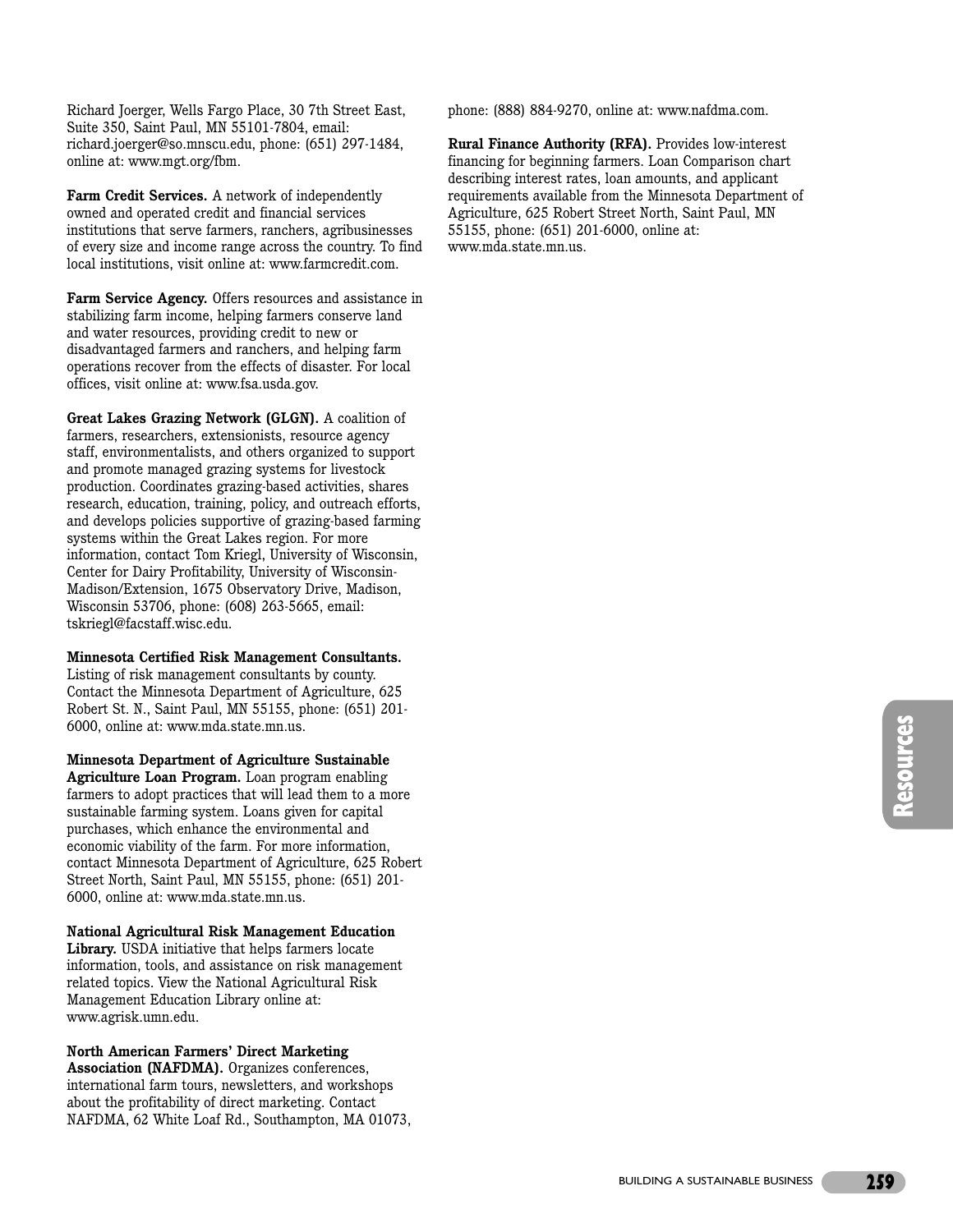**Re s o u rc e s**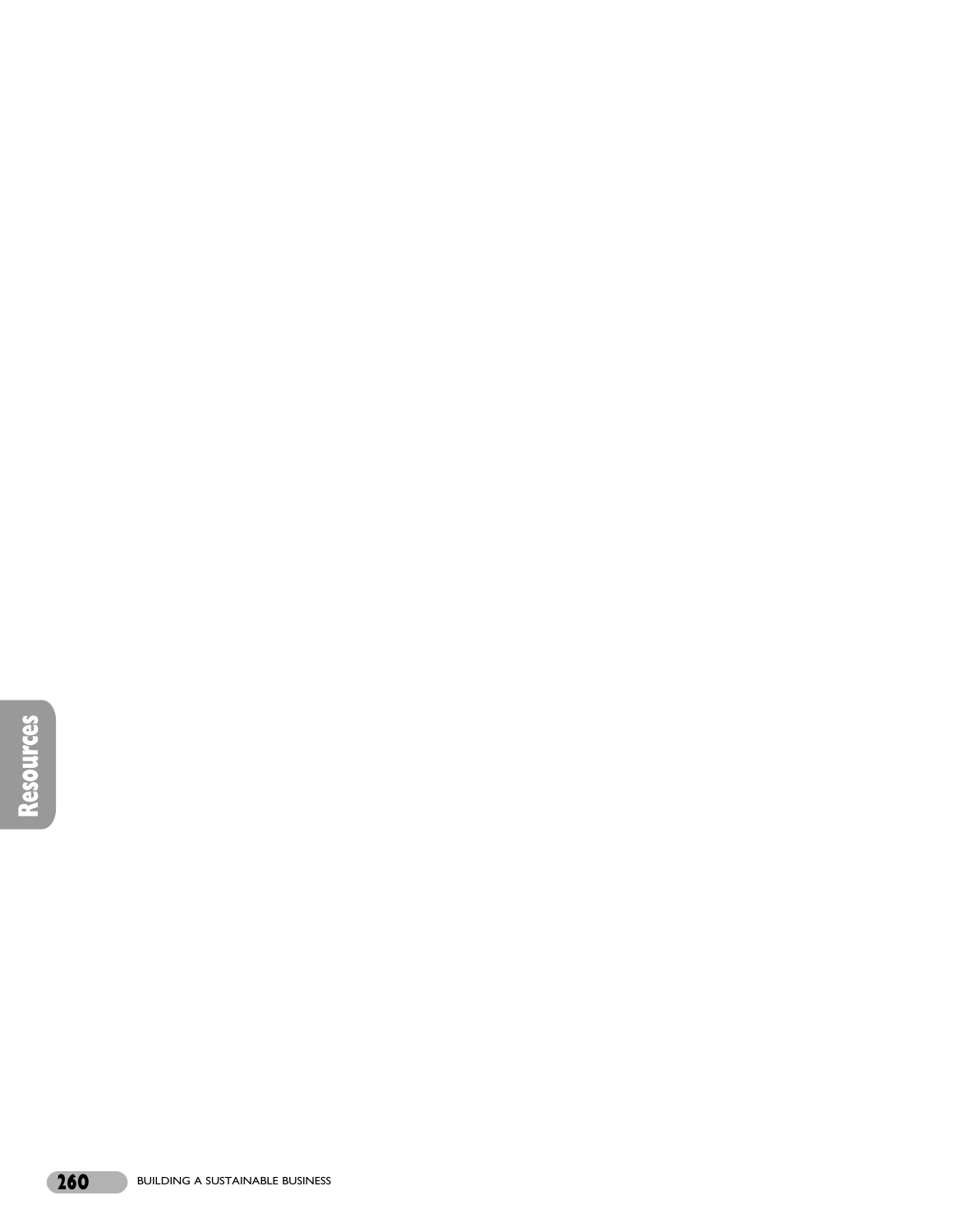

The following glossary is a partial listing of terms used in the Business Planning Guide. Definitions for the glossary terms were drawn from a number of sources including: *Business Plan: A State of the Art Guide, FINPACK Manual, OCIA International's 2001 International Certification Standards, Marketing Dictionary, A Guide to Starting a Business in Minnesota,* and *USDA 2000 Fact Book*.

**Account receivable:** a current asset representing money due for services performed or merchandise sold on credit.

**Accrual accounting:** revenue and expenses are recorded in the period in which they are earned or incurred regardless of whether cash is received or disbursed in that period. This is the accounting basis that is generally required to be used to conform with generally accepted accounting principles (GAAP) in preparing financial statements for external users.

**Advertising:** how businesses inform and persuade potential and current customers using paid announcements carried by mass media such as newspapers, magazines, television and radio stations, and Internet web sites.

**Advertising reach:** number of individuals or households exposed to an ad.

**Asset:** anything owned by an individual or a business, that has commercial or exchange value. Assets may consist of specific property or claims against others, in contrast to obligations due others.

**Audit trail:** a comprehensive system of documentation that verifies the integrity of organic products and ingredients from production through harvest, storage, transport, processing, handling and sales.

**Balance sheet:** an itemized list of assets and liabilities for the business to portray its net worth at a given moment in time—usually at the beginning of each year.

**Break-even point:** the volume point at which revenues and costs are equal; a combination of sales and costs that will yield a no profit/no loss operation.

**Budget:** an itemized list of all estimated revenue that a given business anticipates receiving along with a list of all estimated costs and expenses that will be incurred in obtaining the above mentioned income during a given period of time. A budget is typically for one business cycle, such as a year, or for several cycles.

**Business continuation agreement:** a written contract between the business' buyer and seller that describes how the business transfer will take place. This is also called a "buy/sell agreement."

**Business plan:** a written plan used to chart a new or ongoing business' strategies, sales projections, and key personnel in order to obtain financing or to provide a strategic foundation on which a business can grow.

**Capital:** the total amount of money or other resources owned or used to acquire future income or benefits.

**Cash accounting:** an accounting basis in which revenue and expenses are recorded in the period they are actually received or expended in cash. Use of the cash basis generally is not considered to be in conformity with generally accepted accounting principles (GAAP) and is therefore used only in selected situations, such as for very small businesses and (when permitted) for income tax reporting.

**Cash flow statement:** measures the business' ability to meet its obligations with internally generated cash.

**Certification:** a process used to ensure that each producer or handler of organic food or fiber meets industry certification standards for production, processing and handling.

**Certification agent:** any company, organization or government body that offers the service of organic certification.

**Collaborative marketing group (CMG):** a group of farmers who have agreed to work together over an extended period of time to collectively market the agricultural products they produce. A cooperative is the most common type of a CMG.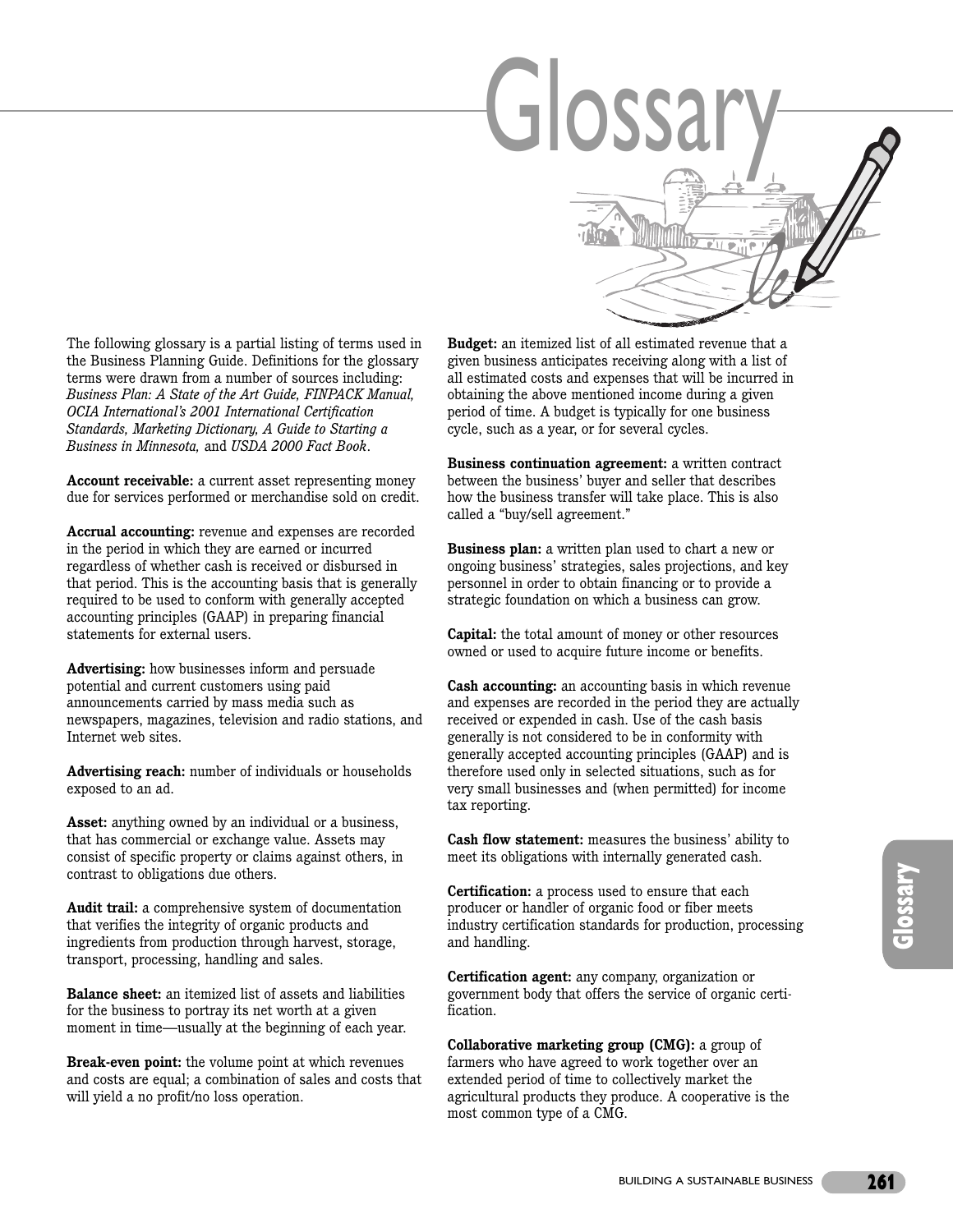**Common stock:** the most frequently issued class of stock; usually it provides a voting right but is secondary to preferred stock in dividend and liquidation rights.

**Competition:** the contest between businesses for customers and sales.

**Community Supported Agriculture (CSA):** CSA organizations are similar to a cooperative in that you produce for members. CSA members purchase annual shares of production at the beginning of the year or season. In return, they receive weekly or bi-monthly deliveries of fruits, vegetables and/or livestock products.

**Consumer good:** products that are produced and sold to the final consumer.

**Cooperative:** an organization formed for the purpose of producing and marketing goods or products owned collectively by members who share in the benefits.

**Corporation:** a separate legal entity that is owned by one or more shareholders.

**Crop rotation**: the practice of alternating the species or families of annual or biennial crops grown on specific fields in a planned pattern or sequence so as to break weed, pest and disease cycles, and improve soil fertility and organic matter content.

**Current assets:** the cash and other assets that will be received, converted to cash, or consumed in production during the next 12 months. This generally includes cash and checking balances, crops held for sale or feed, livestock held for sale, prepaid expenses and supplies, the value of growing crops, accounts receivable, hedging account balances, and any other assets that can quickly be turned into cash.

**Current liabilities:** debts due and payable within one year from the date of the balance sheet. In addition to short term operating loans, this usually includes accounts payable, accrued interest and other accrued expenses, and government crop loans. By definition, the amount of principal due within 12 months on intermediate and longterm debts is also considered a current liability.

**Custom work:** specific farm operations performed under contract between a farmer and contractor. The contractor furnishes labor, equipment, and materials to perform the operation. Custom harvesting of grain, spraying and picking of fruit, and sheep shearing are examples of custom work.

**Demographics:** customer groups based on age, sex, race, religion, education, marital status, income and household size.

**Depreciation:** prorating the cost of a depreciable asset over its projected economic life to account for any decline in the asset's production value over time. Depreciation

charges, in effect, reflect the funds that need to be set aside in order to replace the depreciating asset.

**Direct marketing:** marketing directly to customers without involving retailers, wholesalers, agents or other intermediaries; the easiest, fastest and least expensive contact with your business' target market.

**Distribution:** moving a product or service from producer to customer; taking orders, packing, inventory management, storage, transportation and follow-up service.

**Earned net worth change:** represents income that either contributed to or depleted the farm's net worth. The earned net worth change is calculated by adding nonfarm income to net farm income and then subtracting family living expenses, partner withdrawals, and taxes.

**Equity:** represents ownership or percentage of ownership in a business or items of value.

**Expenses:** daily costs incurred in running and maintaining a business.

**Export broker:** an entity that brings together foreign buyers with domestic manufacturers for a fee, generally providing few other services.

**Export license:** a government-issued legal permit to export merchandise.

**Farm:** As of 1997, the USDA defines a farm as any place from which \$1,000 or more of agricultural products were produced and sold, or normally would have been sold during the year.

**Farm Credit System (FCS):** a system made up of cooperatively owned financial institutions in districts covering the United States and Puerto Rico that finance farm and farm-related mortgages and operating loans. Institutions within each district specialize in farmland loans and operating credit or lending to farmer-owned supply, marketing, and processing cooperatives. FCS institutions rely on the bond market as a source of funds.

**Family farm:** an agricultural business that (1) produces agricultural commodities for sale in such quantities so as to be recognized as a farm rather than a rural residence; (2) produces enough income (including off farm employment) to pay family and farm operating expenses, to pay debts, and to maintain the property; (3) is managed by the operator; (4) has a substantial amount of labor provided by the operator and family; and (5) may use seasonal labor during peak periods and a reasonable amount of full-time hired labor.

**Financial feasibility:** the ability of a business plan or investment to satisfy the financing terms and performance criteria agreed to by a borrower and a lender.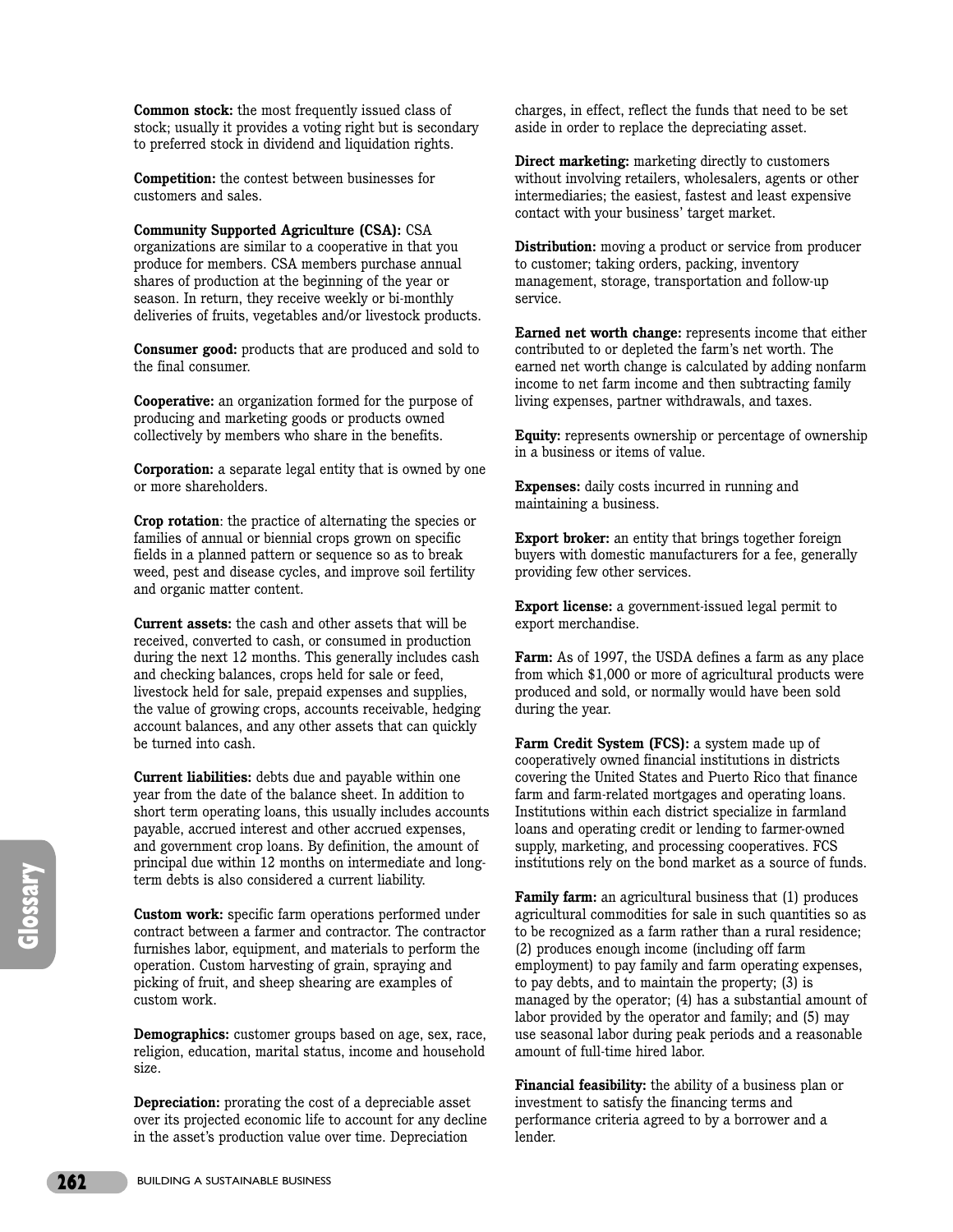**Fiscal year:** an accounting period of 12 months.

**Fixed costs:** operating expenses that generally do not vary with business volume. Examples include rent, property taxes, and interest expense.

**Forage:** vegetable matter, fresh or preserved, that is gathered and fed to animals as roughage; includes alfalfa hay, corn silage, and other hay crops.

**Forward contracting:** a method of selling crops before harvest by which the buyer agrees to pay a specified price to a grower for a portion (or all) of the grower's crops.

**Futures contract:** an agreement between two entities, one that sells and agrees to deliver and one that buys and agrees to receive, a certain kind, quality, and quantity of product to be delivered during a specified delivery month at a specified price.

**General partnership:** one or more partners are jointly responsible or liable for the debts of the partnership.

**Green manure:** a crop that is grown and then plowed into the soil or left to decompose for the purpose of soil improvement.

**Growth potential:** the increased amount of money, expansion, activity and other developments that are likely for a business based on product marketing, management skill, industry growth and other factors.

**Handler:** any person engaged in the business of handling agricultural products.

**Identity preserved product:** a product that meets production, packaging, storage, and transportation requirements designed to preserve the genetic or physical identity of the product.

**Image advertising:** an advertising strategy that builds awareness and interest in products through the use of a name, term, sign, symbol, design or some combination. A brand and logo is used to identify the products of a business and distinguish them from competitors.

**Inspector:** a person independent from the decisionmaking process who is accredited to perform inspections for certification agents.

**Intermediary:** a business that helps buy, sell, assemble, store, display and promote products; they help move products through the distribution channel. Intermediaries include retailers, wholesalers, distributors, brokers and cooperatives.

**Intermediate assets:** assets with a useful life of ten years or less, such as breeding livestock, machinery and equipment.

**Intermediate liabilities:** intermediate (five to seven years) debt obligations for loans on equipment, machinery, and breeding livestock.

**Invoice:** an itemized list of goods shipped, usually specifying the price and terms of sale.

**Labeling:** any written, printed, or graphic representation that is present on the label of a product, accompanies the product, or is displayed near the product at its point of sale.

**Land:** in accounting terms is the value of real estate minus the value of improvements, such as buildings.

**Liability:** a loan, expense or any other form of claim on the assets of a business that must be paid or otherwise honored by the business.

**Liquidity:** a business' ability to meet current obligations with cash or other assets that can be quickly converted to cash.

**Long-term assets:** assets with a useful life of more than ten years, such as farm land and buildings.

**Long-term liabilities:** long-term (eight years or more) debt obligations for buildings and equipment.

**Market identity:** the ability to create familiarity and loyalty for a product or business in the eyes of the customer through promotions, packaging, labeling, product name and other factors.

**Marketing:** the process through which a business creates and keeps customers.

**Market niche:** a particular appeal, identity or place in the market that a product or business has; what a business does well that is different or better than other competitors in the market.

**Market segmentation:** the separation of one large market into smaller markets or categories; by product, customer, geography or industry.

**Market share:** the percent of the target market that a business hopes to capture.

**Market trends:** factors that indicate where the market is headed; changes in customer needs or preferences, shifts in population, establishment of new industries in the area.

**Natural:** a substance derived from plant, animal or mineral source that has not undergone a synthetic process.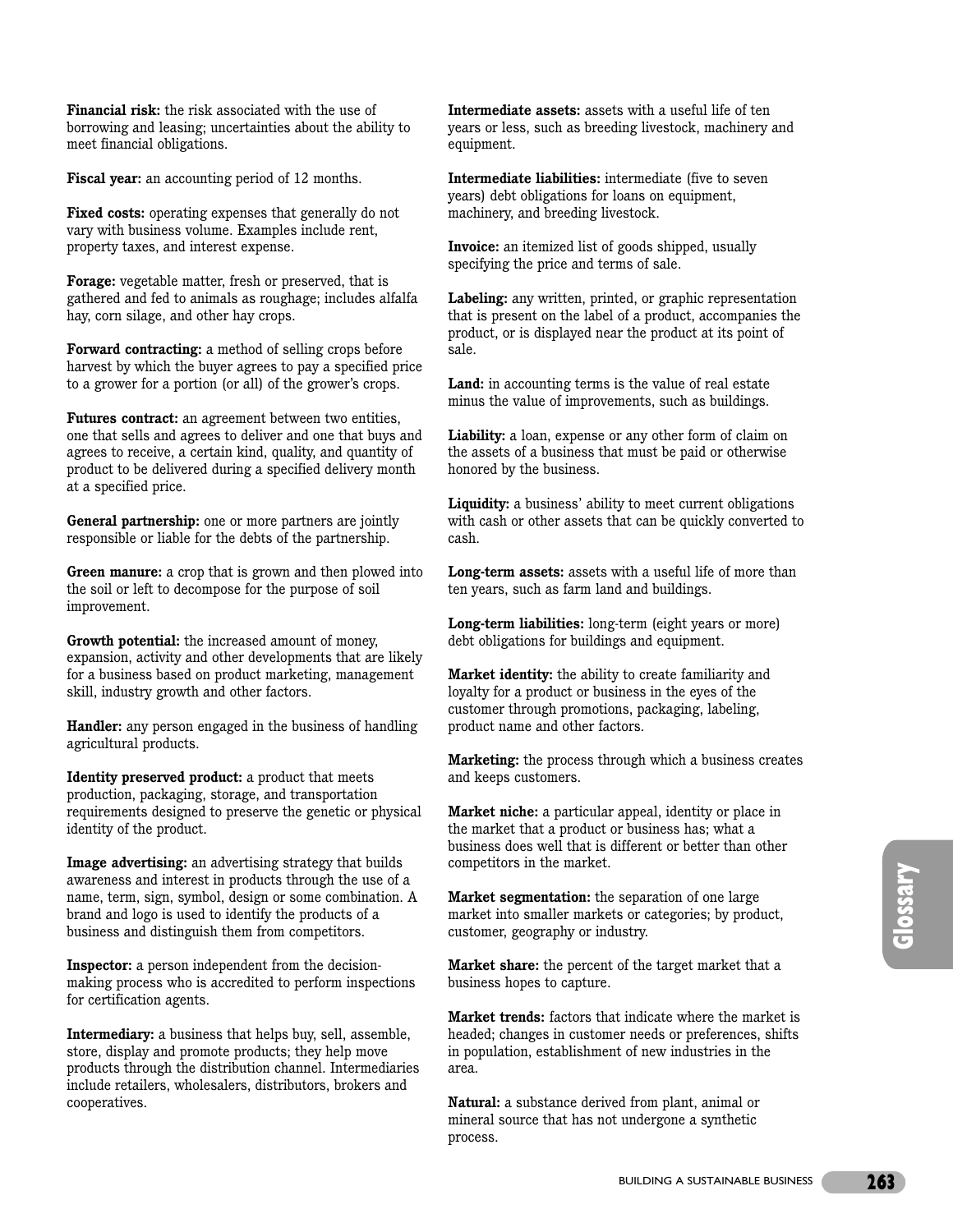**Net farm income:** represents the returns to labor, management and equity capital invested in the business; what the farm will contribute to net worth growth over time. See Appendix B for net farm income calculation.

**Net worth:** the financial claim by owners on the total assets of a business, calculated as total assets minus total liabilities. Also called equity capital and owner's equity.

**Off-farm income:** wages and salaries from working for other farmers, plus nonfarm income, for all owner operator families (whether they live on a farm or not).

**Operating expenses:** the outlays incurred or paid by a business for all inputs purchased or hired that are used up in production during the accounting period.

**Operating loan:** a short-term loan (less than one year) to finance crop production, livestock production, inventories, accounts receivable, and other operating or short-term liquidity needs of a business.

**Operations structure:** pertains to the competitiveness, size, organization, production and resource management of the farm business.

**Organic agriculture:** a holistic production management system which promotes and enhances agro-ecosystem health, including biodiversity, biological cycles, and soil biological activity; emphasizes the use of management practices over the use of off-farm inputs and utilizes cultural, biological and mechanical methods as opposed to synthetic materials.

**Organic conversion:** the act of establishing organic management practices in accordance with industry standards.

**Organic conversion period:** the time between the start of organic management and certification of the crop or livestock production system or site as organic (also called transition period).

**Packer:** a type of handler, such as a produce packing operation, that receives raw agricultural products and packs the products for shipping. A produce packer may also store products and apply post-harvest materials. A meat packer converts live animals to carcass meats and possibly to primal cut or boxed meat and other fresh meat forms.

**Partnership:** an association of two or more persons to carry on, as co-owners, a business for profit.

**Pasture:** land used for grazing of livestock that is under management measures designed to maximize soil fertility, provide feed value, protect the environment from degradation, and support range land health.

**Positioning:** an action taken by a business to fill a meaningful and unique niche in the market.

**Principal amount:** the face-value of a loan that must be repaid at maturity, separate from interest.

**Processing:** cooking, baking, heating, drying, mixing, grinding, churning, separating, extracting, cutting, fermenting, slaughtering, eviscerating, preserving, dehydrating, freezing, dyeing, sewing, or otherwise manufacturing and packaging, including canning, and jarring, that is different from normal post-harvest packaging of crops.

**Product:** any commodity, finished consumer good, or service produced by the farm.

**Product advertising:** aims to increase sales directly and immediately for an advertised product.

**Profitability:** the relative profit performance of a business, enterprise, or other operating unit. Profitability comparisons occur over time, across peer groups, relative to projections, and relative to norms or standards.

**Promotion:** a marketing activity that aims to increase sales through specific product, image or total approach advertising. See product advertising, image advertising, total approach advertising.

**Proprietorship:** an unincorporated business owned and operated by a single individual.

**Psychographics:** customers' lifestyle characteristics, behavioral patterns, beliefs and values, attitudes about themselves, their families and society.

**Rate of return on assets (ROA):** the profitability measure representing the rate-of-return on business assets during an accounting period. ROA is calculated by dividing the dollar return to assets during the accounting period by the value of assets at the beginning of the period or the average value of assets over the period.

**Rate of return on equity (ROE):** the profitability measure representing the rate-of-return on the equity capital that owners have invested in a business. ROE is calculated by dividing the dollar return to equity capital during an accounting period by the value of equity capital at the beginning of the period or the average value of equity capital over the period.

**Records:** field maps, field logs, journals, calendars, harvest, storage and sales information, animal health reports, receipts, invoices, billing statements, bills of lading, inventory control reports, production reports, facility diagrams, process flow charts, questionnaires, affidavits, inspection reports, laboratory analysis reports, meeting minutes, personnel files, correspondence, photographs, and other materials. Records that pertain to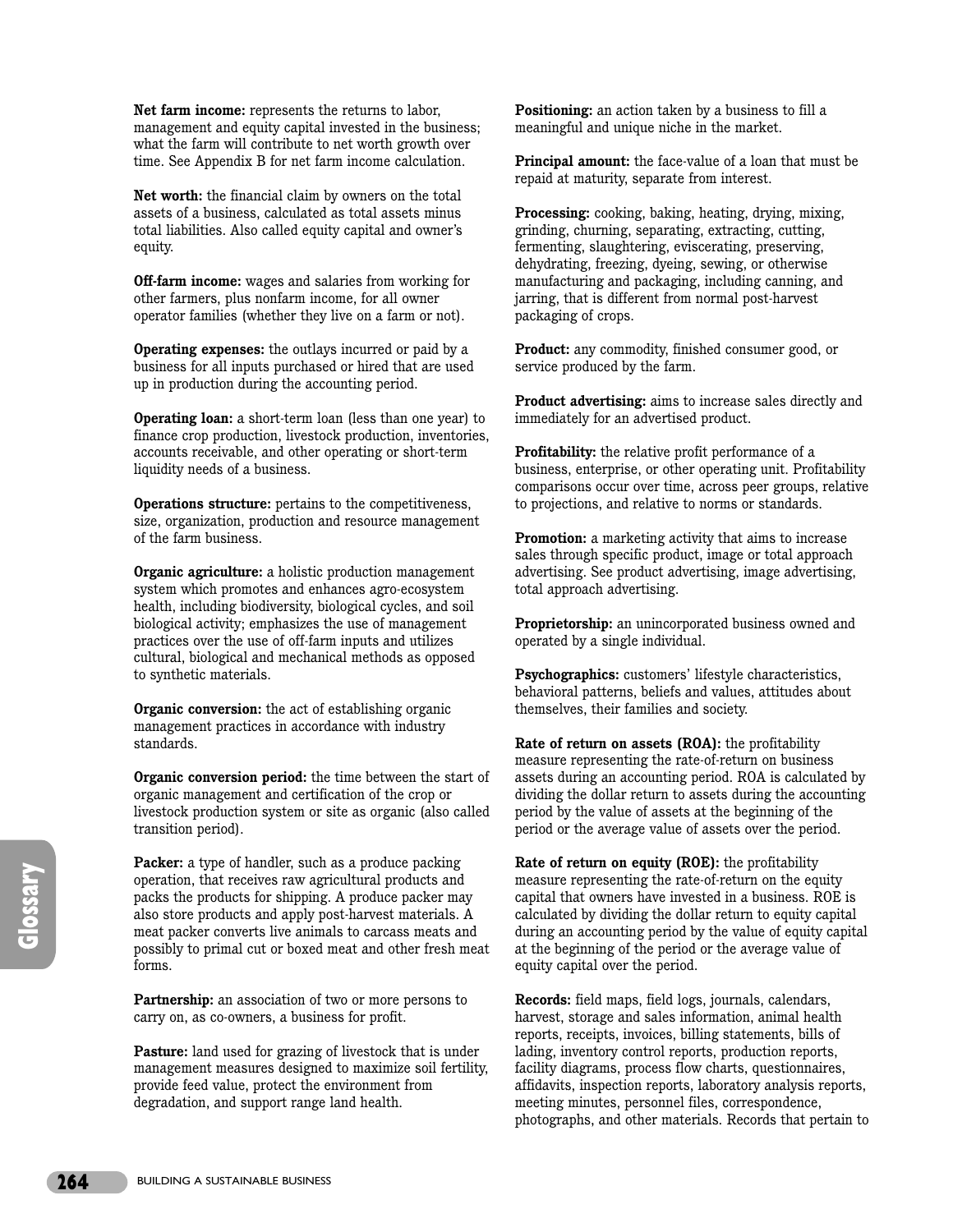organic certification include any information in written, visual, or electronic form that documents that the activities undertaken by producers, processors, handlers, inspectors, and certification agents comply with organic standards.

**Repayment ability:** the anticipated ability of a borrower to generate sufficient cash to repay a loan plus interest according to the terms established in the loan contract.

**Retailer:** a business intermediary, such as a grocery store, that may provide storage, logistical support, and advertising.

**Retained earnings:** the portion of net income that is retained within a business and added to net worth.

**Risk:** the possibility of adversity or loss; refers to uncertainty that matters.

**S-Corporation:** a type of corporation in which the owner holds 100 percent of the shares.

**Segmentation:** grouping customers into segments or subgroups that share distinct similarities. Marketers commonly segment by geographics, demographics, and psychographics.

**Shipper:** a handler that is located at growing or other shipping points. A shipper sells products that it has grown or packed under its own name. A shipper may sell on behalf of growers or other shippers.

**Sole proprietorship:** a business that is owned and controlled by one individual.

**Solvency:** the business condition of financial viability in which net worth is positive; value of total assets exceeds debts

**Split operation:** an operation that produces or handles nonorganic agricultural products in addition to agricultural products produced organically.

**Standard of living:** the measure of the quality of life in such areas as housing, food, education, clothing, and transportation.

**Statement of cash flows:** a financial statement presenting the cash receipts and cash payments over a specified period of time. The cash receipts and payments are separated into operating, investing, and financing activities.

**Sustainable agriculture:** an integrated system of plant and animal production practices having a site-specific application that will, over the long term, satisfy food and fiber needs, enhance environmental quality and natural resources, make the most efficient use of nonrenewable resources and on-farm resources, integrate natural

biological cycles and controls, sustain the economic viability of farm operations, and enhance the quality of life.

**Synthetic:** a substance that is formulated or manufactured by a chemical process or by a process that chemically changes a substance extracted from naturally occurring plant, animal, or mineral sources, except for those substances created by naturally occurring biological processes.

**Target market:** particular segment(s) of the market that the product is directed toward; the initial customers that you hope to win over.

**Total approach advertising:** combines both image and product promotion strategies.

**Transition period:** the time between the start of organic management and certification of the crop or livestock production system or site as organic (also called organic conversion period).

**Value-added:** creating new uses for or additional value to raw agricultural commodities through marketing, processing, and production.

**Vegetative cover:** trees or perennial grasses, legumes, or shrubs with an expected lifespan of five years or more.

**Warehouser:** an operator who receives and stores products, does not take legal title to the products, and does not open product containers, or mix, combine, or otherwise handle the products while in custody.

**Watershed:** the total land area, regardless of size, above a given point on a waterway that contributes runoff water to the flow at that point. A major subdivision of a drainage basin. The United States is generally divided into 18 major drainage areas and 160 principal river drainage basins containing some 12,700 smaller watersheds.

**Wetlands:** land that is characterized by an abundance of moisture and that is inundated by surface or ground water often enough to support a prevalence of vegetation typically adapted for life in saturated soil conditions.

**Wholesaler:** a business intermediary who either buys products or takes possession and acts as a commission merchant.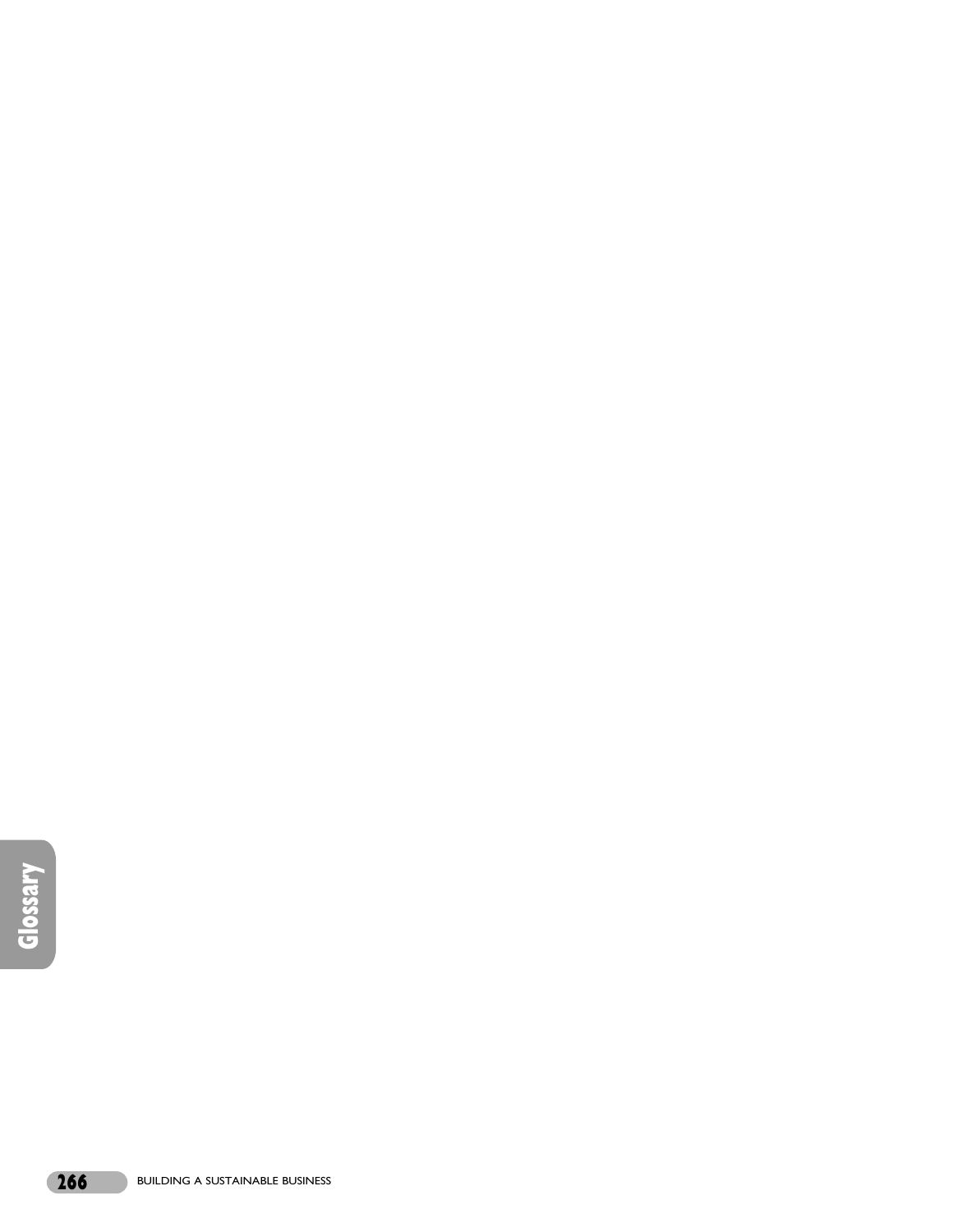

Appendix A: Business Plan, Cedar Summit Farm

appendix B: Farm Financial Standards Council Business Performance Measures (Sweet Sixteen)

appendix C: Sample Job **Description** 

Appendix D: Direct Labor Requirements for Traditional Crop and Livestock Enterprises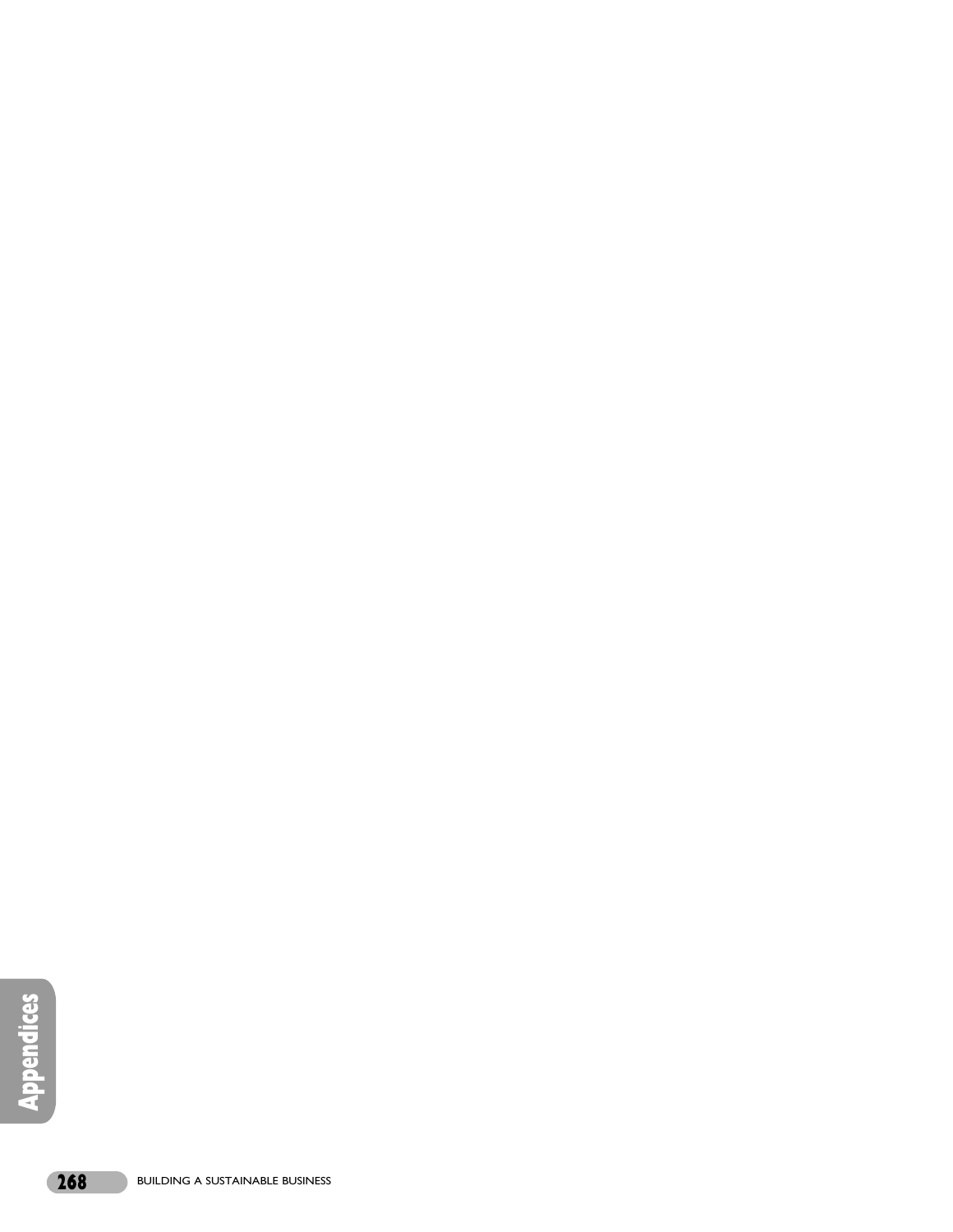# Business Plan Cedar Summit Farm **25816 Drexel Ave. New Prague, MN 56071 Owners-Dave and Florence Minar October 2, 2000**

### **Executive Summary**

Cedar Summit Farm will build a milk processing plant as a natural extension of our dairy business. We are located just north of New Prague and within 25 miles of the Minneapolis-St. Paul area including the suburbs of Edina, Minnetonka, Eden Prairie, Burnsville and Apple Valley. By capturing more of the consumer dollar, we can afford to bring our farm-oriented children into the business. We feel that our grass-fed cows produce a superior product that has much value to the health conscious. We value producer to consumer relationships. The past few years that we have direct marketed our meat products have shown us that consumers value knowing where their food comes from. This past spring we sent out 450 brochures to past customers.

We will distribute our products from delivery trucks and a storefront with a drive-up window that will be part of our processing plant. Our distribution will be home delivery, drop off sites at churches, co-op food stores and restaurants that cater to locally produced food. The plant and store will be located near the intersection of Scott Co. roads 2 and 15. Within 5 years we plan to have all of the milk we produce sold as Cedar Summit dairy products. We plan to process 15% of our milk production the first year, and we will need to borrow about \$xxx,xxx for buildings and equipment, and an additional \$xxx,xxx for operating expenses. But our business will be profitable in the third year. All our milk will be processed at Cedar Summit Farm by the fifth year and we will turn a profit, after wages are paid, of \$xxx,xxx.

We have children with many abilities and envision this business as a future for them and their families, and as a valued asset to our community.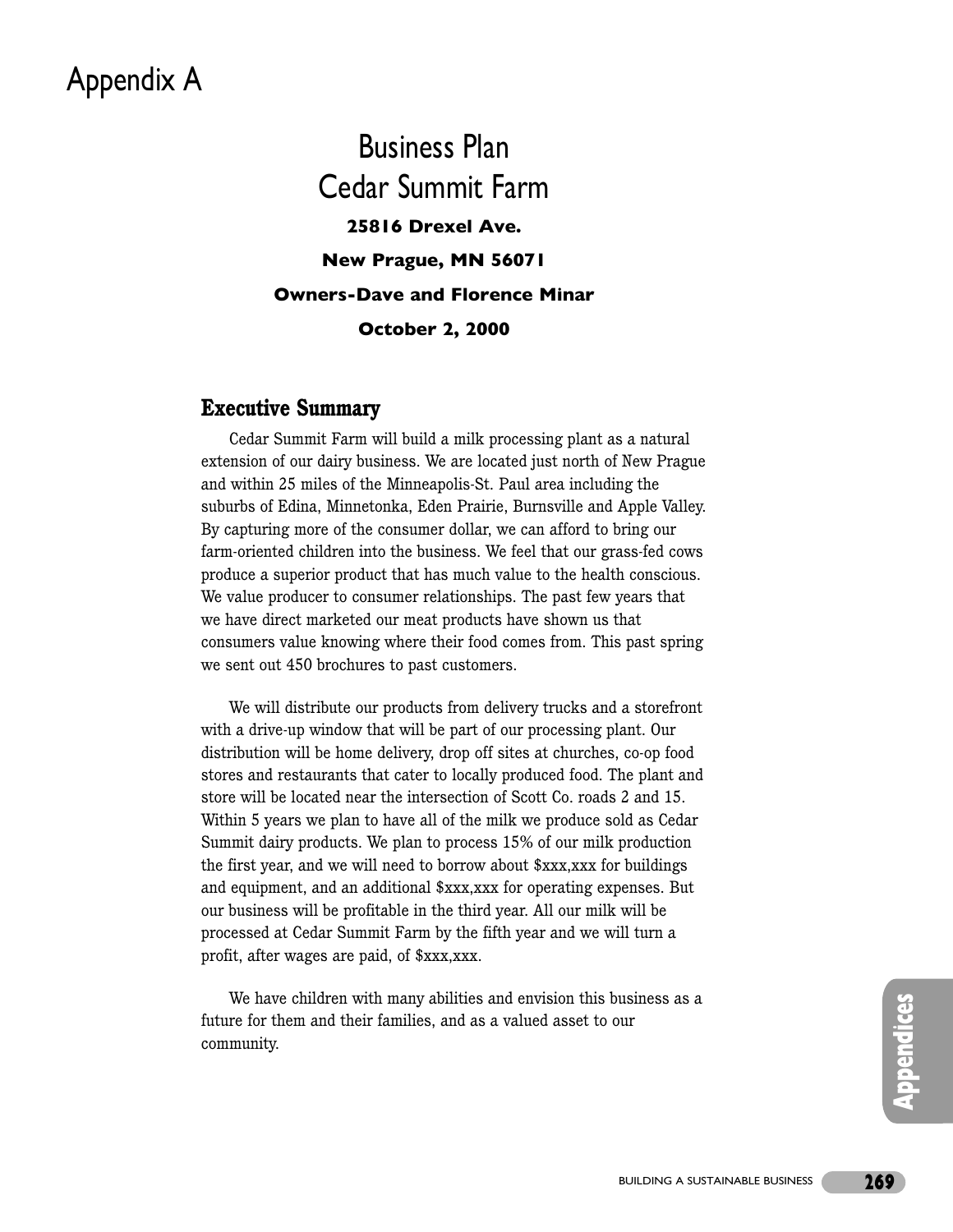### **Values**

- **•** Our most important value is health. Healthy people, healthy animals and a healthy environment make all endeavors possible.
- **•** Extol Christian values in our relationship with our family, customers and neighbors.
- Strive for open, trusting communication with family, employees and customers.
- **•** Because our health is directly tied to the health of the environment, we strive to produce healthy dairy and meat products by utilizing sustainable methods in their production.
- **•** We value preserving our forests and grasslands for future generations to enjoy.
- **•** It is important to be a contributing member of the community both socially and economically; our community values the esthetic beauty of seeing farm animals on the land.

### **Mission Statement**

Cedar Summit Farm will provide clean, healthy, locally grown and safe meat and dairy products to our local community and within the 25-mile surrounding area. Our animals will be raised humanely in an environmentally sound manner. We will strive to educate consumers about the health benefits of grass-fed meat and milk products. We hope to be a model for other farmers that are looking for a way to be more profitable and sustainable.

### **Farm History**

My Grandfather purchased what is now Cedar Summit Farm in 1935. When my parents married in 1938, they moved onto the farm. I was born and raised there.

Florence and I met at the University of Minnesota where we were both students. I graduated in 1963 with a B.S. in Agricultural Economics & Dairy Science, and in 1964 we were married. I farmed with my father after service in the U.S. Army and in 1966 accepted a position with Minnesota Valley Breeders as an Artificial Insemination Technician. Our family grew fast—Lisa was born in 1965, Chris in 1966, and Mike in 1967.

In 1969 we made the decision to return to the farm full-time. Having been raised there, I knew what we were getting into. I was the only son and felt an obligation to return to what my Grandfather started.

We built a new sixty-cow tie stall barn in 1971. Over the years we developed a registered Holstein herd that has received state and national recognition. We showed our animals at many shows and fairs.

The farm was originally 120 acres. We purchased an additional 80 acres in 1972, and another 18 acres more recently. We lease an additional 65 acres that adjoin our property. We also own a 160-acre farm at McGrath, MN that consists of 90 acres of improved pasture for young stock.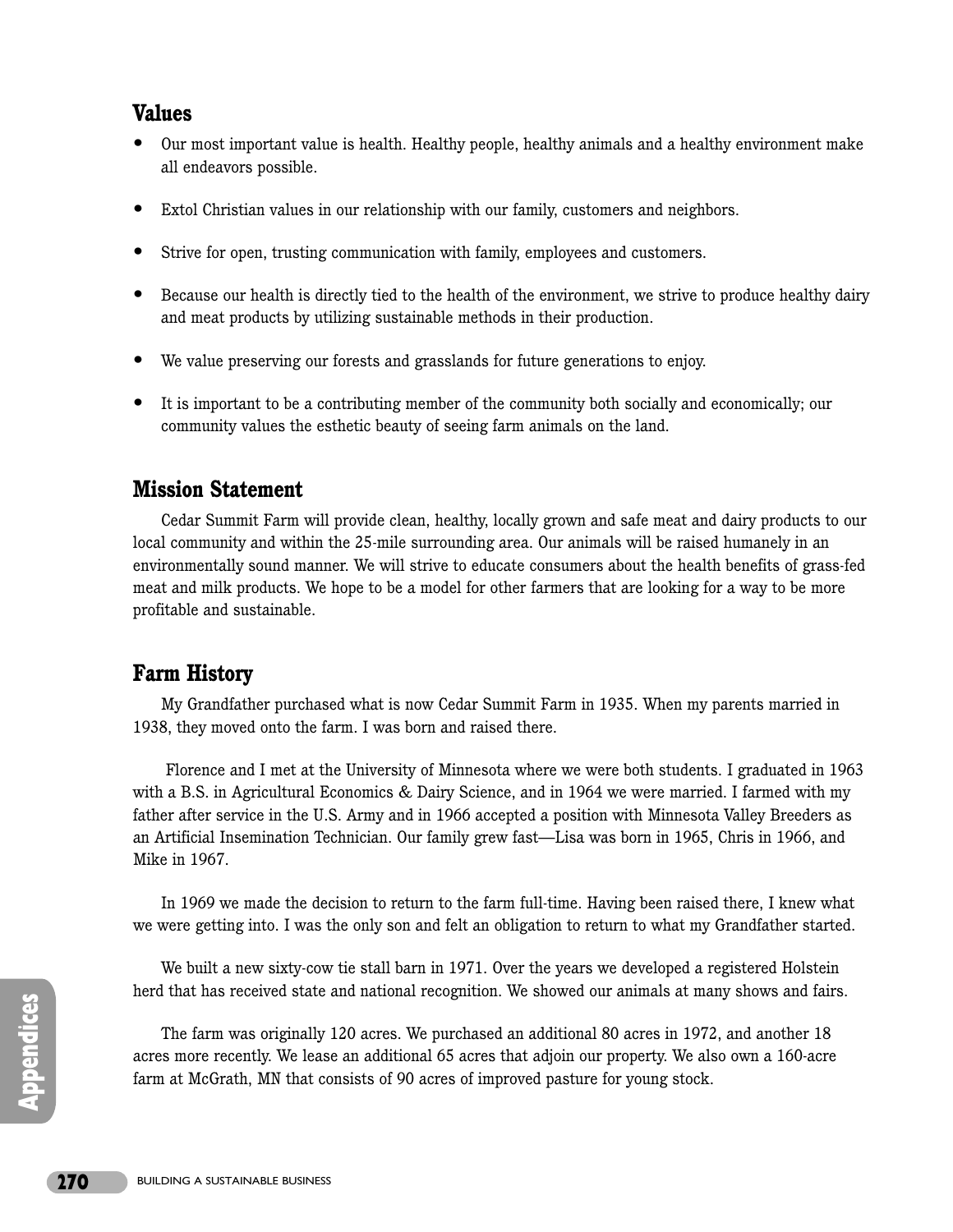In 1974 we discontinued the use of pesticides, and started exploring alternative ways to combat pests. We knew it could be done, because it had been done in the past.

In 1977 we started our second family when Laura was born. Dan was to follow in 1980. In this time period more changes were made in our family. My father, who was my main source of help, died in 1979. Chris and Mike, who were 13 and 12, were now my main source of labor. We managed to get the work done with the help of Dan Kajer, a part-time helper, and still allow them time for sports and 4-H. In the mid-80's the older children graduated from high school and went to college. In 1986, our Dan was starting school and Florence found a full-time job in town. We hired Paul Kajer, Dan Kajer's younger brother who was still in school, to help. Paul stayed with us until 1991, when he left to start farming on his own. Laura and our Dan were old enough to help now, and we also hired John Nelson full-time.

By the late 1980's, we began to realize that we weren't making the progress that we should be making, and started asking ourselves some serious questions. Our debt load had remained static through the years because of equipment replacement costs and herd turnover. We were intrigued with the idea of improving animal health by allowing them to harvest their own feed for 7 months of the year. The idea, which we found exciting, was that all of our land, some of which adjoins Sand Creek, would be in permanent pasture grasses and thus would stop erosion. This would also improve the water and mineral cycles. We could see how it would improve our quality of life with less feed to harvest. We sold our milking herd and bred heifers in 1993, and started grazing with our young stock. This sale allowed us to pay off almost all of our loans. In 1994, we built a new milking parlor and started milking again.

Paul Kajer joined our operation again in 1997 and brought with him the nucleus of his herd. Paul is paid a percentage of the gross check with a bonus at the end of the year. He retains ownership of his herd and its growth.

We were told when we started grazing that there was a 7- year learning curve. This seems to be true, because after a few years of struggling, we were able to significantly reduce our debt load in 1999.

In 1994 we started a direct marketing retail meat business with pasture-raised chicken. We had some underutilized areas where we could raise chickens and the chickens we had been buying in the grocery store were becoming less and less appealing. We knew others felt the same way. We hired a marketing consultant to help us with a brochure and we raised 900 chickens. Our chickens sold out and we were on our way. This venture has evolved into a significant sideline. In 1998 Florence quit her job to help more at home. Over the past 5 years we have also included turkeys, hogs and steers.

It is a good feeling to be able to supply our community with high quality food and hope we can continue to do so in the future.

### **Current Situation**

Cedar Summit Farm is managed as a partnership between Dave & Florence Minar and Paul Kajer. Paul is our herd manager and provides most of the labor for the dairy. Our son, Dan, relieves him on every other weekend and one night during the week. Dan is also going to college, studying marketing and business management. Josh, a high school student, also helps Paul milk on weekends. Dave needs to scale back his work in the dairy and devote more time to managing and marketing our direct market venture.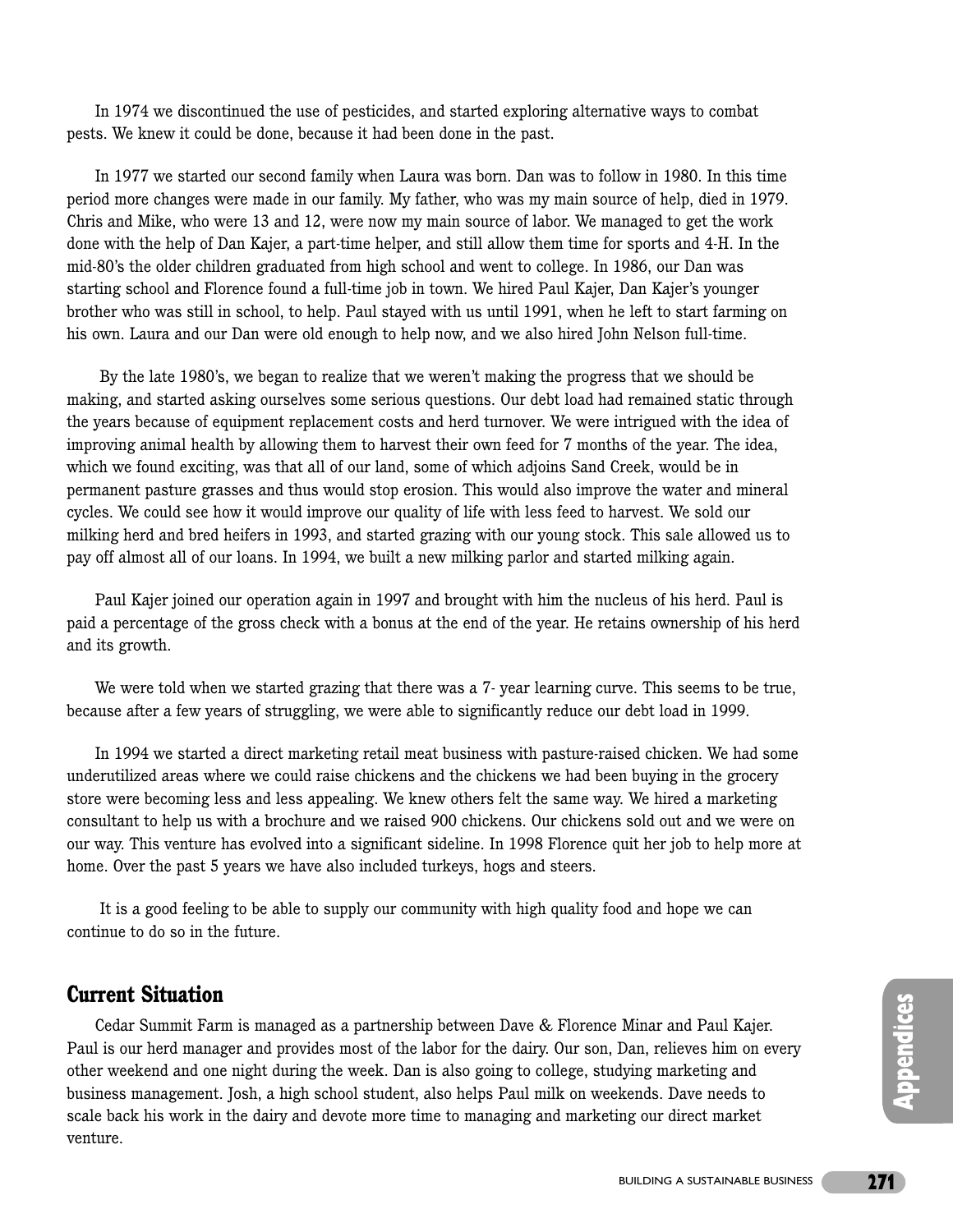Our dairy has been the main source of revenue on our farm. During the 70's and 80's the farm usually sold about 1 million pounds of milk annually to a wholesale outlet. Last year the farm wholesaled 2 million pounds of milk (243,000 gallons) to a cheese factory. We have implemented a cross breeding program the past five years. We hope to develop a cow that is more compatible with our new grazing management, and will produce higher component milk that will meet our future needs. The farm dairy enterprise's return over direct expenses in 1999 was \$xxx,xxx.

We currently raise 1500-2000 broilers in a free-range environment. These chickens are processed at an inspected facility and made available fresh to the public three times each summer. Frozen birds are available for sale, by appointment, until sold out. We are licensed food vendors through the Minnesota Department of Agriculture. Cedar Summit Farm works with the Minnesota Food Association's Community Food Project. We, along with several other poultry producers in our area, provide chickens for residents of low income housing units. Fresh turkeys for Thanksgiving have been a popular fall item. We have them processed for fresh pickup the day before Thanksgiving. There are already twenty people on the waiting list for Thanksgiving 2000. The poultry enterprise's return over direct expenses in 1999 was \$x,xxx.

Our 50 hogs are raised outside in the fresh air and sunshine. This year they will be processed at a state inspected facility. They will be sold in "Quarter Packs". A quarter pack will equal one-quarter hog. These packs will contain fresh pork as well as ham and some sausage. The hog enterprise's return over direct expenses in 1999 was \$xx,xxx.

Our popular "Beef Gourmet Packs" are the mainstay of our (steer) beef sales. The 30-pound burger packs are also a very good seller. Most of our burger comes from low-milk producing cows. We keep about 30% of our bull calves to raise for steers, this can be increased to keep up with sales.

We started the meat business because we didn't like supermarket chickens and thought others felt the same way. Cedar Summit Farm is located in Helena Township of Scott County, at the very southern edge of the Minneapolis-St. Paul Metro area. Our area of Helena Township is zoned for 10-acre lots. Many farms have been further subdivided into smaller lots, turning our area into a more urban-like setting. Our customers are moving in around us! Our targeted market is people who have experienced eating homeraised meat products, families with small children, and the health conscious.

Our main marketing strategy has been to publish a brochure every March, which includes order cards for all our products. Our daughter Lisa helps us, and we mailed 450 brochures this year to our customers of the past three years. We use newspaper ads, attend food and community expos, are licensed "Minnesota Grown" producers, and are listed in all of their publications. We have found that word of mouth is our best advertising. One marketing strategy that didn't work was putting signs in the metro area, as it netted us nothing.

Our marketing emphasis has been the production and sale of non-confined, grass-fed meat products, produced without the use of hormones or antibiotics. We prefer that our customers come to the farm to pick up their meat products. Our brochure states; "Many consumers are generations removed from farming and have no clear idea where their food is grown. You can be an important link in the effort to create a food system in which consumers have a real connection to the farm. Every one has their own doctor, dentist and banker. The Minars at Cedar Summit Farm want to be your farmer." **<sup>A</sup>**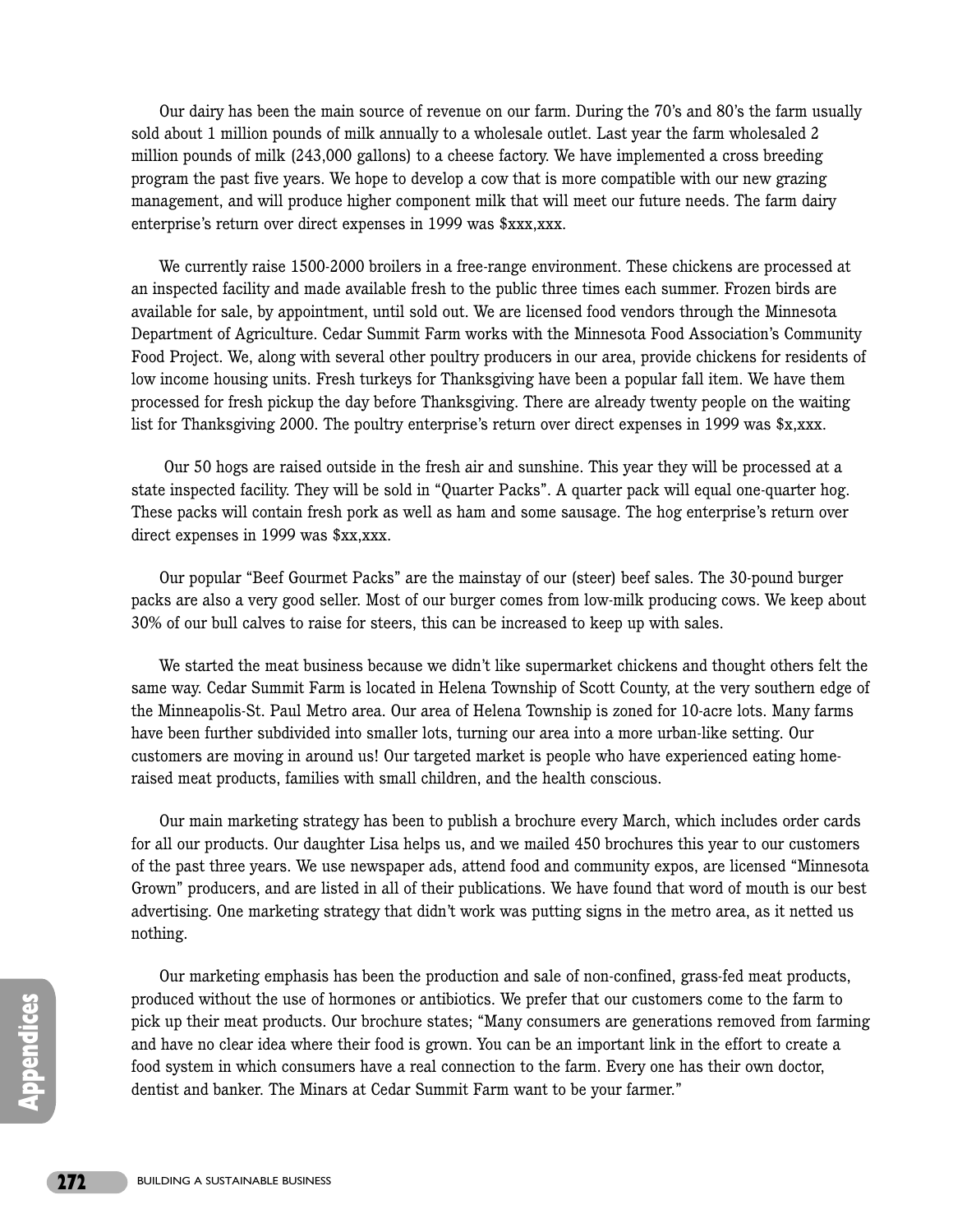We have made an effort to keep a good relationship with our bank. We bring a budget and operating statement to our banker early in the year. The competition among our local banks for our business has allowed us to borrow money at a very low interest rate.

Our net farm income in 1999 was \$xxx,xxx. The rate of return on farm assets was 14% and the rate of return on farm equity was 24.6%.

### **Vision**

The future looks bright! Cedar Summit Farm is still a diversified livestock enterprise after ten years. We have listened to our customers and have adjusted our product line to suit their needs. All of our products are sold at our farm store, farmers' markets, CSAs, church drop-off spots, food co-ops or delivered to homes and restaurants within a 25-mile radius of the farm. Included in our product line are a large variety of dairy and meat products. The customer base at Cedar Summit Farm has grown to the point that we must ally with neighboring sustainable producers. The fact that the farm is almost totally surrounded by homes has played a part in this growth.

### **Goals**

Our goal is to build a small milk processing plant and retail center, with a drive-up window, on our farm. This building will be built on our property near the intersection of Scott Co. roads 2 and 15. We must obtain a conditional use permit and secure financing. A brochure detailing our proposed milk processing plant and retail center will be published by June 1, 2000. This will be for county and township officials and neighbors informing them of our plans. Cedar Summit Farm will process and retail all of our dairy products to local customers (25-mile radius) within 5 years, and continue to expand our local meat business.

Cedar Summit Farm will provide full or part-time employment to any family member who desires to work in the family business. It is our desire to provide educational opportunities and benefits such as health insurance and a 401K plan.

We will market products that we feel good about, and distribute them locally when possible. Excess product will be donated to food shelves. We will package and market our products in the most economical and environmentally sound way possible.

Cedar Summit Farm will produce extra value products that will enhance the local economy, purchase supplies locally as much as possible, and take pride in a superior product.

### **Marketing**

The marketing book *The Long Boom* by Schwartz, Leyden and Hyatt, says that people like the power that choice gives them. The more standardized and homogenized our food becomes, the more it makes us crave the unusual and non-commonplace. They also say that 10 percent of the market would be made up of people seeking a radically different product. Our grass-fed cows do produce a different product. Grassfed cows produce higher amounts of Omega-3 and conjugated linoleic acid in their meat and milk then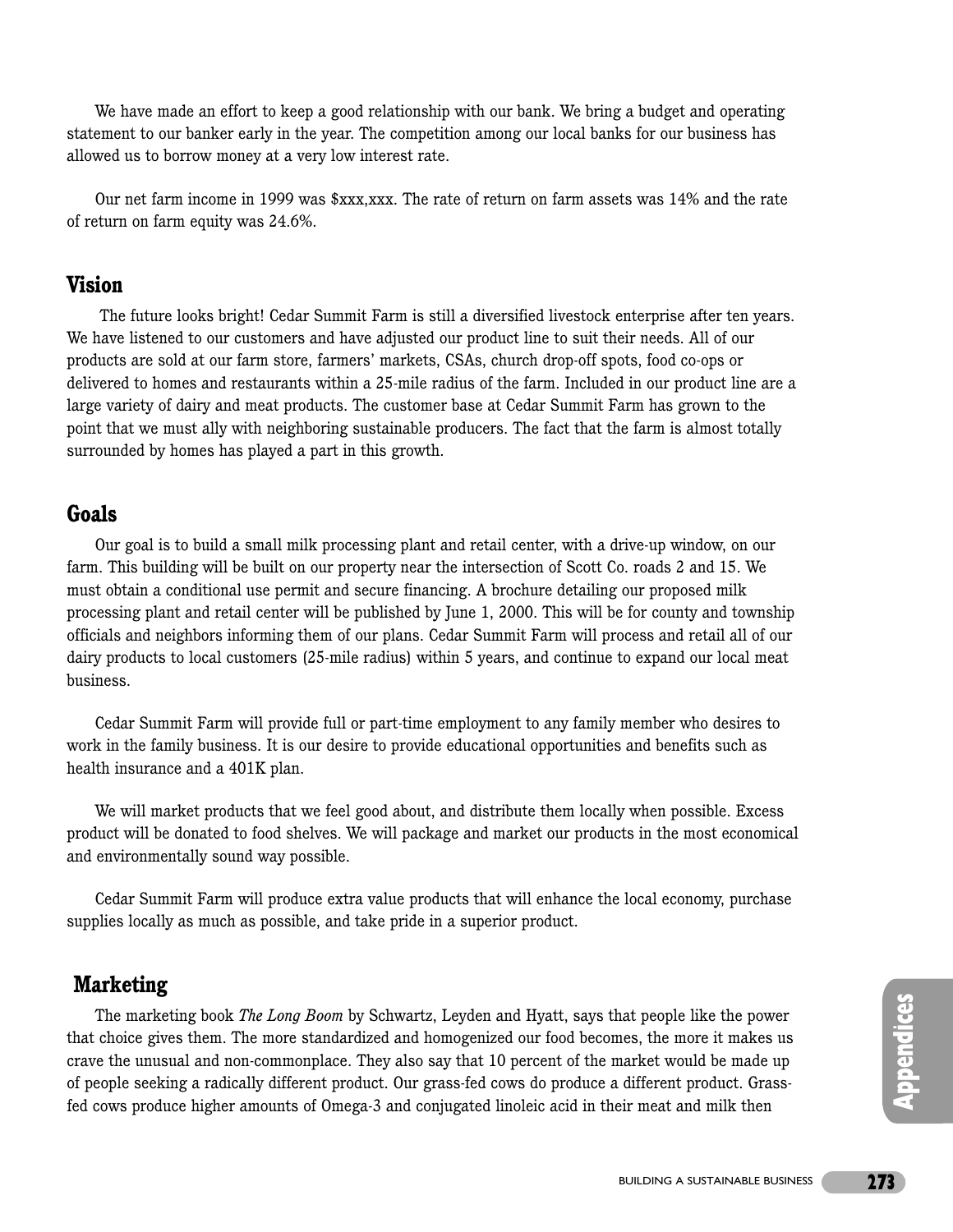grain-fed cows. These two fatty acids fight cancer, promote lean muscle mass in humans, and have many other health benefits. In the Minneapolis-St. Paul Metro area, 10 percent equates to 200,000 potential customers. Many customers come to our farm and tell us they are so glad that we are here; we get many new customers each year by word of mouth. There is enthusiasm for consumer to producer relationships; people are passionate to know where their food comes from. In order to bring families to our farm we have an open house in the spring; we are looking at having a tour each fall.

Our target market is upper middle class families with young children, people who have experienced eating home-raised meat products, the health conscious, and fine restaurants. We will be marketing a wide range of high-quality dairy products, priced between organic and supermarket prices.

These will be distributed in a small, used, repainted refrigerated van. We will continue the use of professional looking promotional material to add credibility to our endeavor. A customer marketing brochure detailing our prices and products will be ready by Sept.1, 2000 when we are ready to start our home delivery canvassing.

### **Distribution**

Along with our retail center and drive-up, we will establish home delivery routes, drop off sites at churches, co-op food stores and restaurants. These will be established before production begins. Other distribution places will be farmers' markets.

Our retail center will be attached to the production facility with a glassed area to view processing. It will be open according to customer demand. There will also be an outside cooler for customers to access before and after hours, operated on the honor system. We will have a drive-up window so parents won't have to leave their car to buy milk and other products.

We will canvas neighborhoods before production begins to establish economically feasible delivery routes. We will begin with New Prague and surrounding area. People that show an interest outside our 25 mile radius will be asked to find drop sites at churches and other locations that have facilities for cold and frozen foods.

Upper end restaurants have shown interest in local and sustainably produced food. These businesses use large amounts of cream and butter. Co-op food stores have also shown an interest in our products.

### **Products**

Fluid milk will be sold in gallons and half gallons as skim, 1%, 2%,and whole milk. Cream will be sold in pints, butter in 1-pound solid blocks and buttermilk in quarts. In the future we plan to make ice cream, yogurt and soft cheeses. We will have hard cheeses made for us from our milk until we can learn the art. Meat products that we sell now will be available also.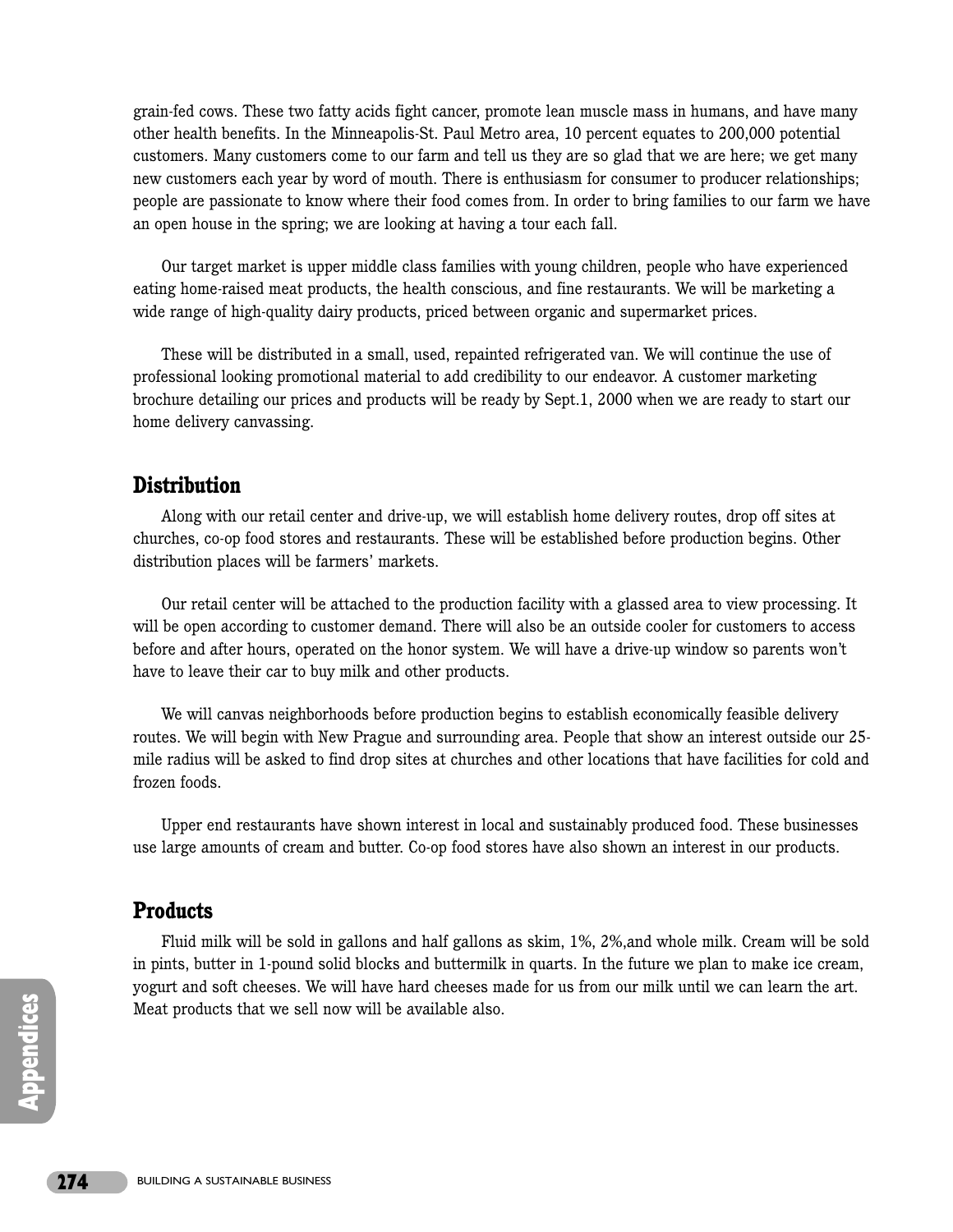### **Competition**

We know of no farmer in our area that is processing and selling his own dairy products. Our other sources of competition are grocery stores, Meyer Bros. Home Delivery and Schwans. Meyer Bros. buys milk and resells it, and Schwans will affect us only with ice cream. We have some local competition with our meat products, but we still sell out.

### **Human Resources**

Paul Kajer is our herd manager and is in charge of milking and general welfare of the dairy herd. Paul was raised on a dairy farm near New Prague and grew up taking care of dairy animals. Paul worked for us during high school, and for a while after he graduated, until he started farming on his own. Paul, like most other young farmers, had a hard time starting on his own so he moved his herd in with ours in 1997 and became our herdsman.

Tammy Kajer (Paul's wife), will work in the processing plant, the store, do accounting and help with marketing.

Lisa White is our graphic designer. Lisa does our brochures and promotion material.

Bob White (Lisa's husband), is our artist and marketing advisor.

Chris Minar probably won't be involved in our venture. Chris is an Aeronautical/ Medical Engineer and head of his company's research and development department. We have used his engineering and management expertise.

Linda Minar (Chris' wife) has an associate degree in accounting. Linda will work in accounting, promotions and the store as her work permits.

Mike Minar will be our processing manager. Mike graduated with a degree in Fishery and Wildlife Management and Biology.

Merrisue Minar has a degree in business administration and is willing to manage home deliveries, work in the store, and help with accounting and promotions.

Laura Ganske will drive the delivery truck, help with processing, manage the store and work in marketing and promotions.

Eric Ganske (Laura's husband), is our computer guru. He will host the Web site and keep it updated, be our technical support and work in the store when his job allows.

Dan Minar is in business school right now taking business management and marketing. Dan will be the business manager in due time. He must learn the business from the ground up first. While he is in school he will be involved in building the plant, working in the plant and store, making deliveries, marketing and all other aspects of the business.

All of our children and their spouses have worked at one time on the farm, and therefore, have a working knowledge of farming.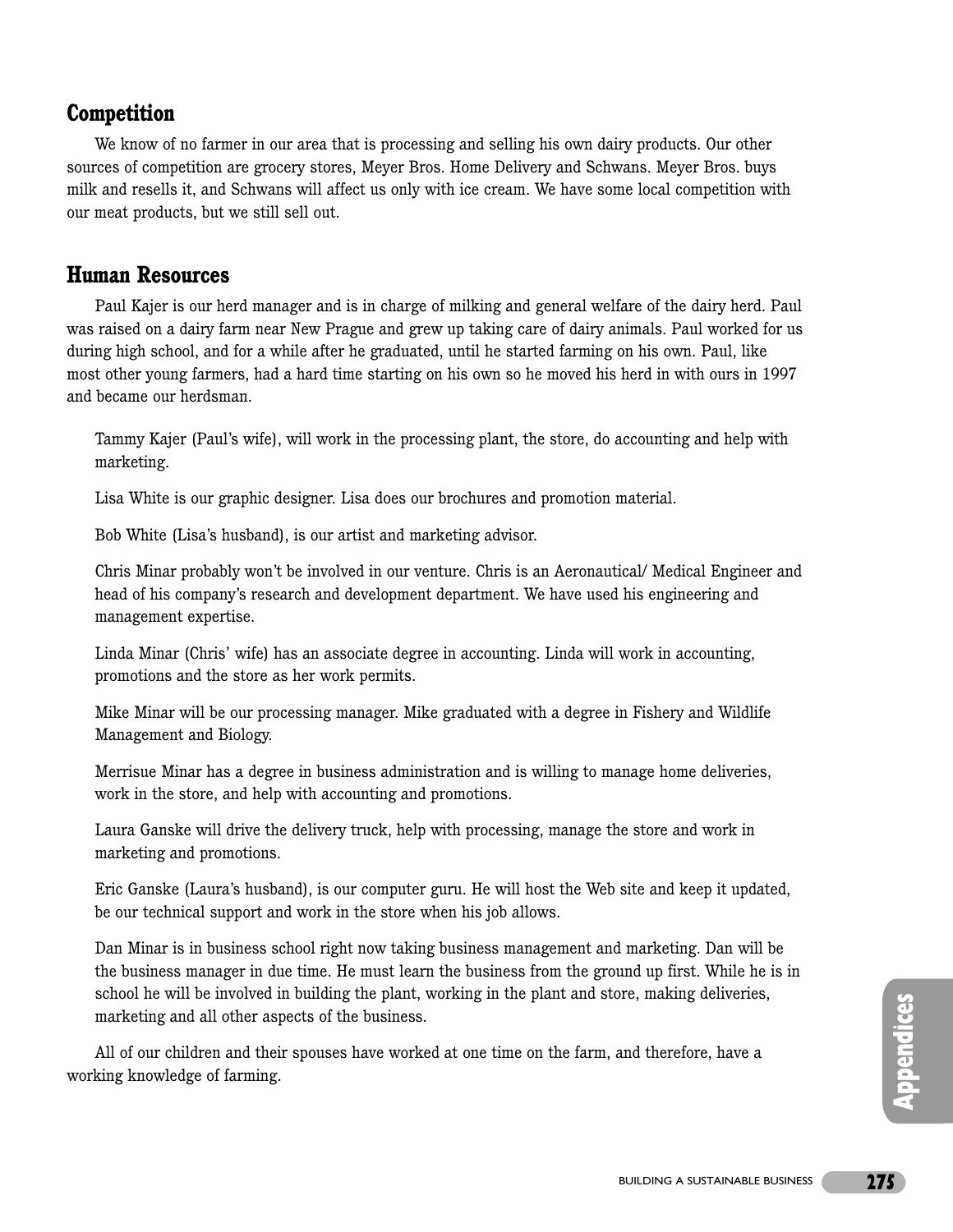### **Operations**

Our dairy herd size will remain at about 150 cows, as this is all our land base will allow. We hope to start building construction by late summer and have it completed by Oct. 31, 2000. We will purchase used equipment for the plant if possible. We hope to have all the equipment installed by Dec. 15, 2001. We hope to begin milk processing by Dec. 30, 2001.

The milk will be hauled to the plant with a bulk tank trailer and pumped into a raw milk storage tank. It will then move to a batch pasteurizer and be pasteurized. Next it will be separated into skim milk and cream, and then some cream will be added back to make the assorted milk products. The rest of the cream will be made into ice cream and butter. The buttermilk from the butter will be mixed with chocolate or cultured and bottled as buttermilk. We plan to process three days a week.

Our retail store will be open according to our customers' demand. We will have a cooler outside with dairy products to be bought on the honor system, and we will have a drive-up window so parents will not have to leave their car.

We will purchase a refrigerated delivery truck by June 1, 2001. This will be used for meat and dairy product deliveries. Home delivery routes, drop-off sites, restaurants and food co-op schedules will be established by Dec. 1, 2001. Our billing system will be developed by Dec. 1, 2001.

We plan to build a kiosk and have it operational by the summer of 2002, for the sale of ice cream cones. This kiosk will travel to town celebrations and fairs as a moneymaker and an advertisement for our products. This would possibly be a good place for Dan to put his business schooling to use. Hopefully, it will be a place for our grandchildren to make some money in the summer, when they are older and learn to work together.

### **Financing**

We plan to borrow money to build and equip our proposed milk processing plant and retail center. We also need operating capital to finance our operation for the first two years.

\_\_\_\_\_\_\_\_\_\_\_\_\_\_\_\_\_\_ The Appendices to the Minars' Business Plan (Project Cost Budget, Five Year Cash Flow Plan, Financial Analysis of Current Operation: 1998-2000, Tax Statements from Current Operation: 1998-2000, and Resumes for Management Team Members) have not been included for confidentiality reasons.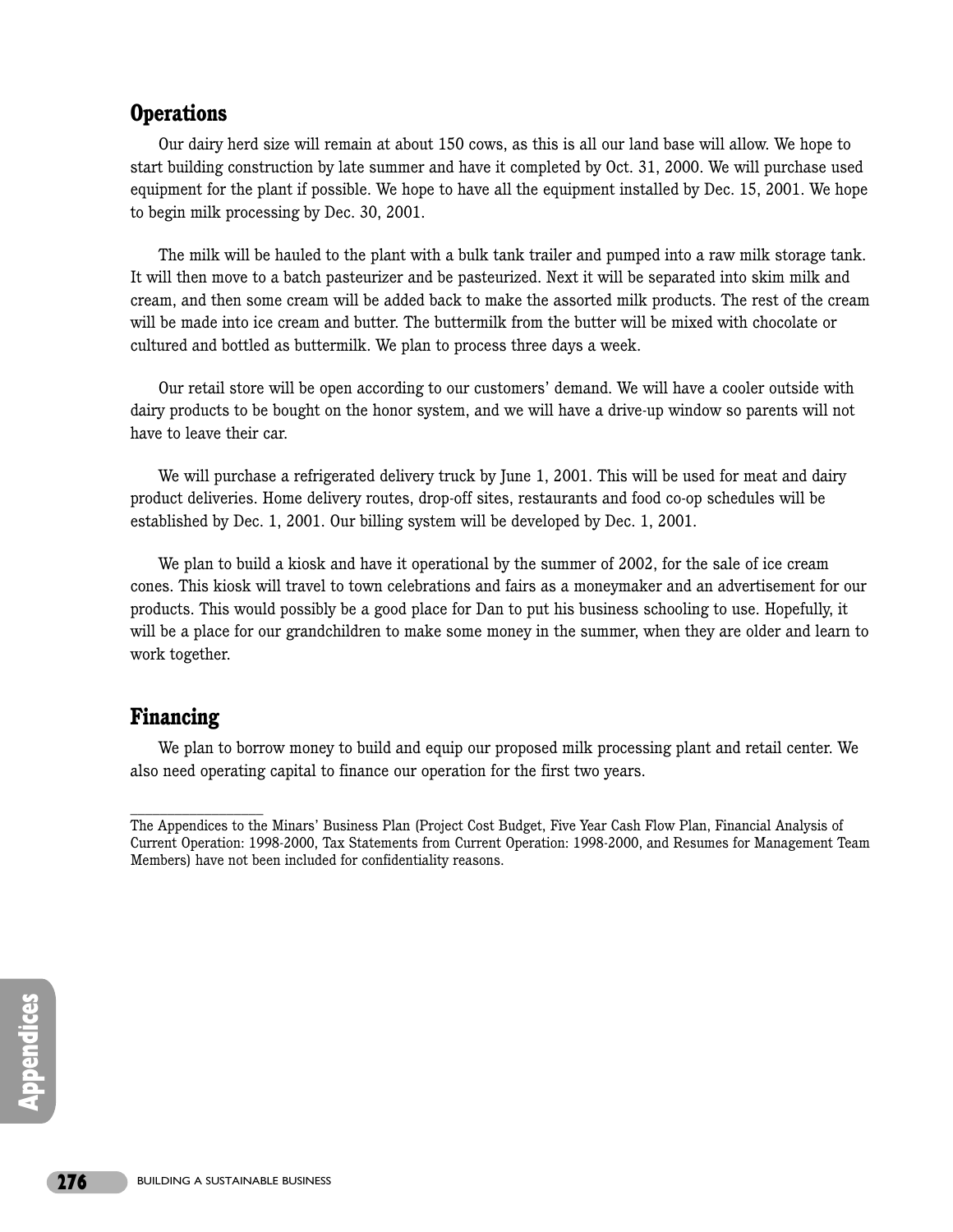# appendix B: Farm Financial Standards Council Business Performance Measures (Sweet Sixteen)

The following calculations and descriptions were adapted from the 2000 Farm Business Management Report for Central and West Central Minnesota.

## **Liquidity**

**Current Ratio:** Calculated as (total current farm assets) / (total current farm liabilities). This measure of liquidity reflects the extent to which current farm assets, if sold tomorrow, would pay off current farm liabilities.

**Working Capital:** Calculated as (total current farm assets) – (total current farm liabilities). This measure represents the short-term operating capital available from within the business.

### **Solvency**

**Debt-to-Asset Ratio:** Calculated as (total farm liabilities) / (total farm assets). This represents the bank's share of your business. A higher ratio is an indicator of greater financial risk and lower borrowing capacity.

**Equity-to-Asset Ratio:** Calculated as (farm net worth) / (total farm assets). This measure of solvency compares farm equity to total farm assets.

**Debt-to-Equity Ratio:** Calculated as (total farm liabilities) / (farm net worth). This measure compares the bank's ownership to your ownership of the business.

# **Profitability**

**Rate of Return on Assets:** Calculated as [(net farm income) + (farm interest) – (value of operator labor and management)] / (average value of farm assets). This measure represents the average "interest" rate being earned on all investments in the business (your investment and that of your creditors).

**Rate of Return on Equity:** Calculated as [(net farm income) – (value of operator labor and management)] / (average farm net worth). This measure represents the "interest" rate being earned by your investment in the farm. This return can be compared to the return on your investments if equity were invested somewhere else, outside the business.

**Operating Profit Margin:** Calculated as (return on farm assets) / (value of farm production), where return on farm assets equals (net farm income from operation) + (farm interest expense) – (opportunity return to labor and management). This measure of **<sup>A</sup>**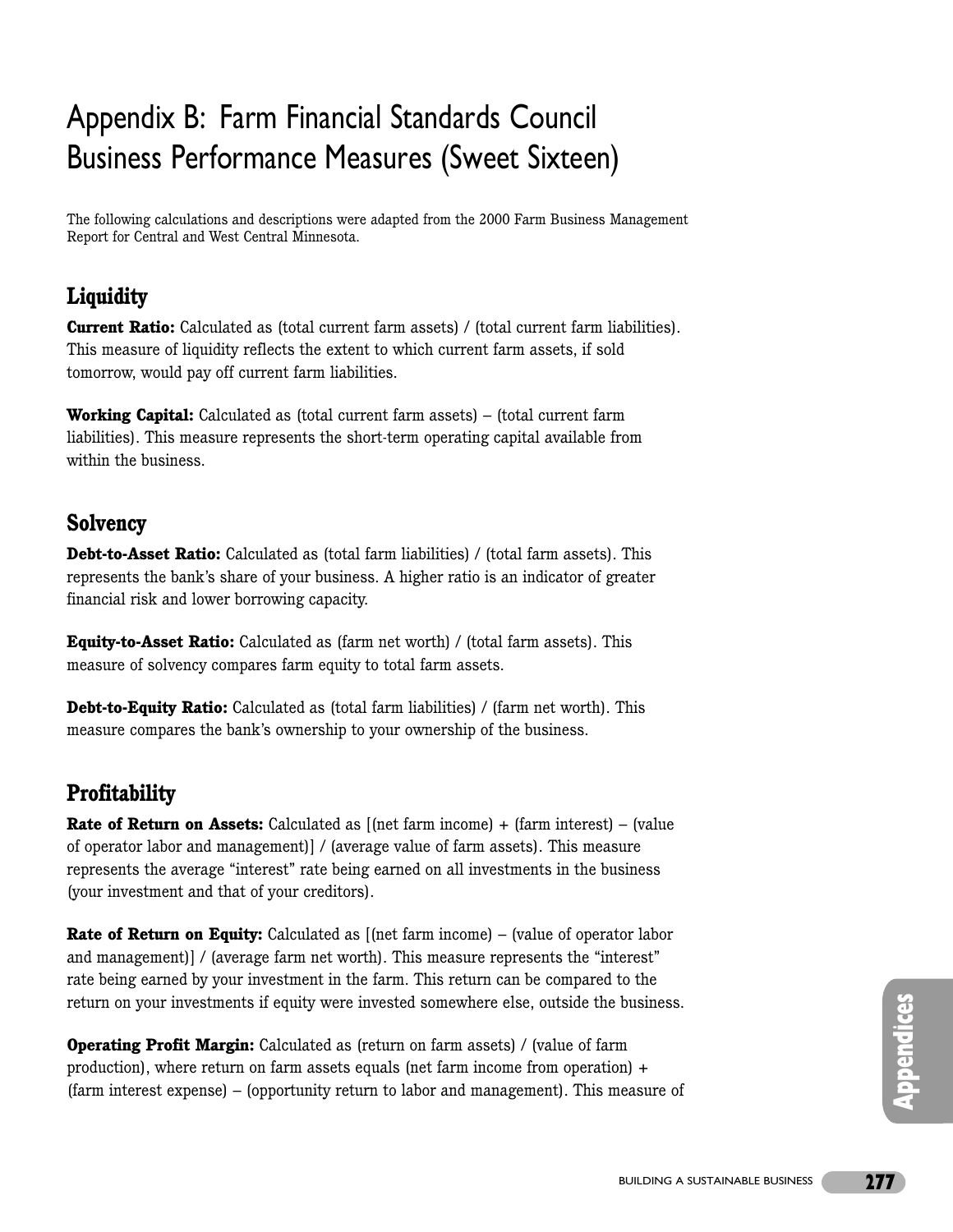profitability shows the operating efficiency of the business. Low expenses relative to the value of farm production result in a healthy operating profit margin.

**Net Farm Income:** Calculated as (gross cash farm revenue) – (total cash farm expense) + (inventory changes) + (depreciation and other capital adjustments, including gains/losses from the sale of capital assets). This measure represents profitability or the farm's return to labor, management and equity.

### **Repayment capacity**

**Term Debt Coverage Ratio:** Calculated as [(net farm operating income) + (net nonfarm income) + (depreciation) + (scheduled interest on term debt and capital leases) – (family living and taxes paid)] / (scheduled principal and interest payments on term debt and capital leases). This measure of repayment capacity tells whether the business produced enough cash to cover all intermediate and long-term debt payments.

**Capital Replacement Margin:** Calculated as the value of (net farm income) + (net nonfarm income) + depreciation – (family living expenses, taxes paid, scheduled payments on term debt). This measure describes the amount of money left over after all operating expenses, taxes, family living costs, and scheduled debt payments have been made.

### **Efficiency**

**Asset Turnover Rate:** Calculated as the (gross farm revenue) / (average farm assets). This measures the efficiency of using capital. A high level of production in proportion to the level of capital investment yields a high (or efficient) asset turnover rate.

**Operating Expense Ratio:** Calculated as the value of [(total farm operating expenses)– (depreciation) – (farm interest)] / (gross farm revenue). This measure reflects the proportion of farm revenues used to pay operating expenses, not including principal or interest.

**Interest Expense Ratio:** Calculated as (farm interest) / (gross farm revenue). This measure of financial efficiency shows how much of gross farm revenue is used to pay for borrowed capital.

**Depreciation Expense Ratio:** Calculated as (depreciation and other capital adjustments) / (gross farm revenue). This measure indicates what proportion of farm revenue is needed to maintain the capital used by your business.

**Net Farm Income from Operations Ratio:** Calculated as (net farm income from operations) / (gross farm revenue). This measure of financial efficiency compares profit to gross farm revenue. It shows how much is left after all farm expenses, except for the return to unpaid operator and family labor, management and capital, are paid.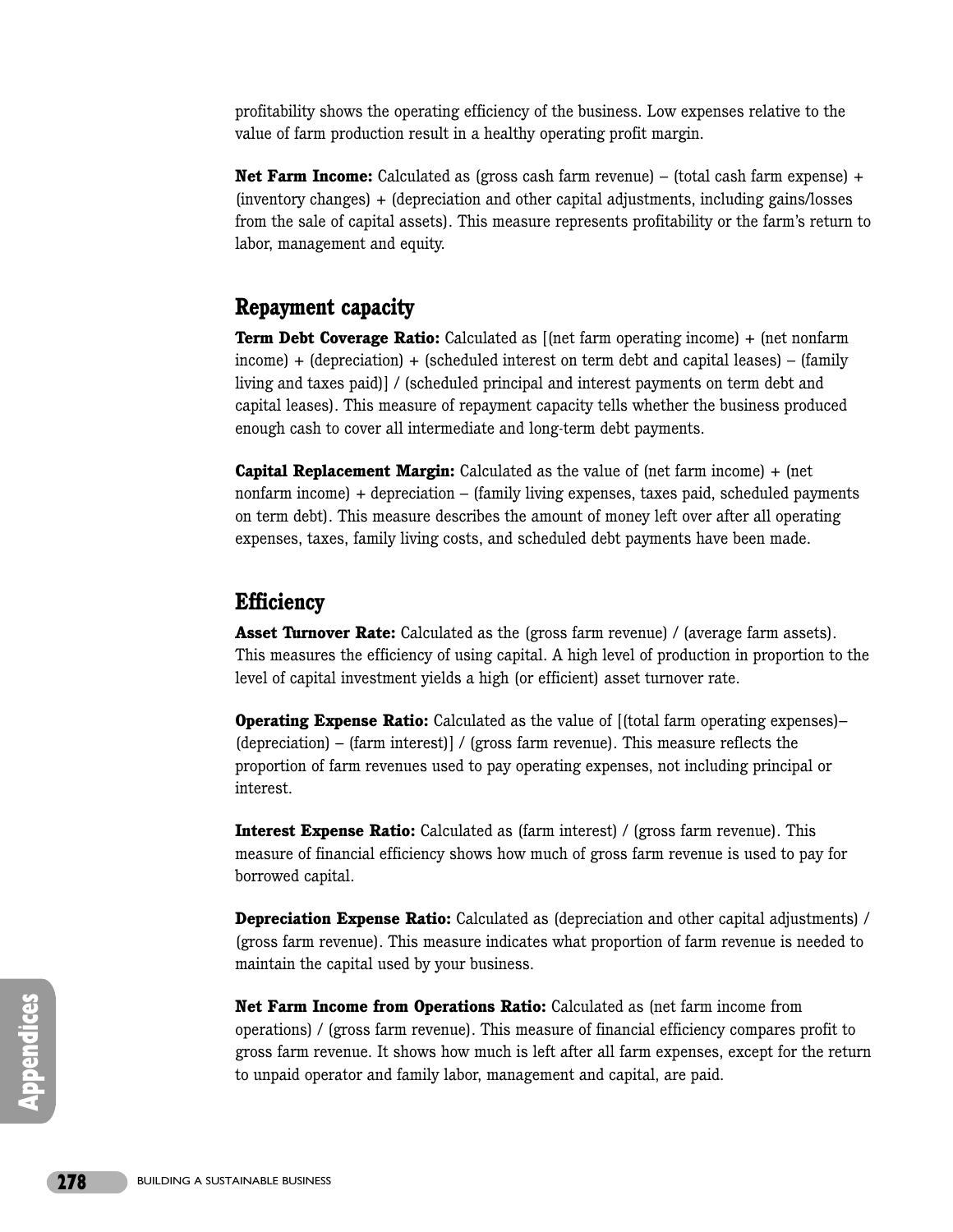# Appendix C: Sample Job Description<sup>1</sup>

| <br>General |
|-------------|
|             |

| <u>Phone:</u> (                                                       | $\begin{tabular}{ c c c c } \hline \quad \quad & \quad \quad & \quad \quad & \quad \quad \\ \hline \end{tabular}$ |
|-----------------------------------------------------------------------|-------------------------------------------------------------------------------------------------------------------|
|                                                                       |                                                                                                                   |
|                                                                       |                                                                                                                   |
| III. Major duties, responsibilities, and authority:                   |                                                                                                                   |
|                                                                       |                                                                                                                   |
|                                                                       |                                                                                                                   |
| IV. Minor/other duties:                                               |                                                                                                                   |
|                                                                       |                                                                                                                   |
| <b>Supervision necessary:</b><br>v.                                   |                                                                                                                   |
| Amount: None _____ Minimal _____ Considerable _____ Close _____<br>А. |                                                                                                                   |
| В.                                                                    |                                                                                                                   |
| VI.                                                                   |                                                                                                                   |
|                                                                       |                                                                                                                   |
|                                                                       |                                                                                                                   |
|                                                                       |                                                                                                                   |
|                                                                       |                                                                                                                   |
|                                                                       |                                                                                                                   |
|                                                                       |                                                                                                                   |
| IX. Qualifications required/desired:                                  |                                                                                                                   |
| Required                                                              | Desired                                                                                                           |
| I. Formal education/training:                                         |                                                                                                                   |
| 2. Work experience:                                                   |                                                                                                                   |
| 3. Skills/knowledge:<br>4. Personal characteristics:                  |                                                                                                                   |
| 5. Physical attributes:                                               |                                                                                                                   |
| 6. Flexibility (time, task):                                          |                                                                                                                   |
| 7. Other:                                                             |                                                                                                                   |
| X. Wage rate:                                                         |                                                                                                                   |
|                                                                       |                                                                                                                   |
| Bonus, incentive programs (if any):                                   |                                                                                                                   |

#### XI. Benefits provided/housing:

XII. Provisions for time off/vacation/sick leave:

I This form excerpted with permission from: Acquiring and Managing Resources for the Farm Business. Part IV in the Six Part Series: Business Management for Farmers. Kenneth Thomas. Midwest Plan Service. February 2001. NCR-610D.